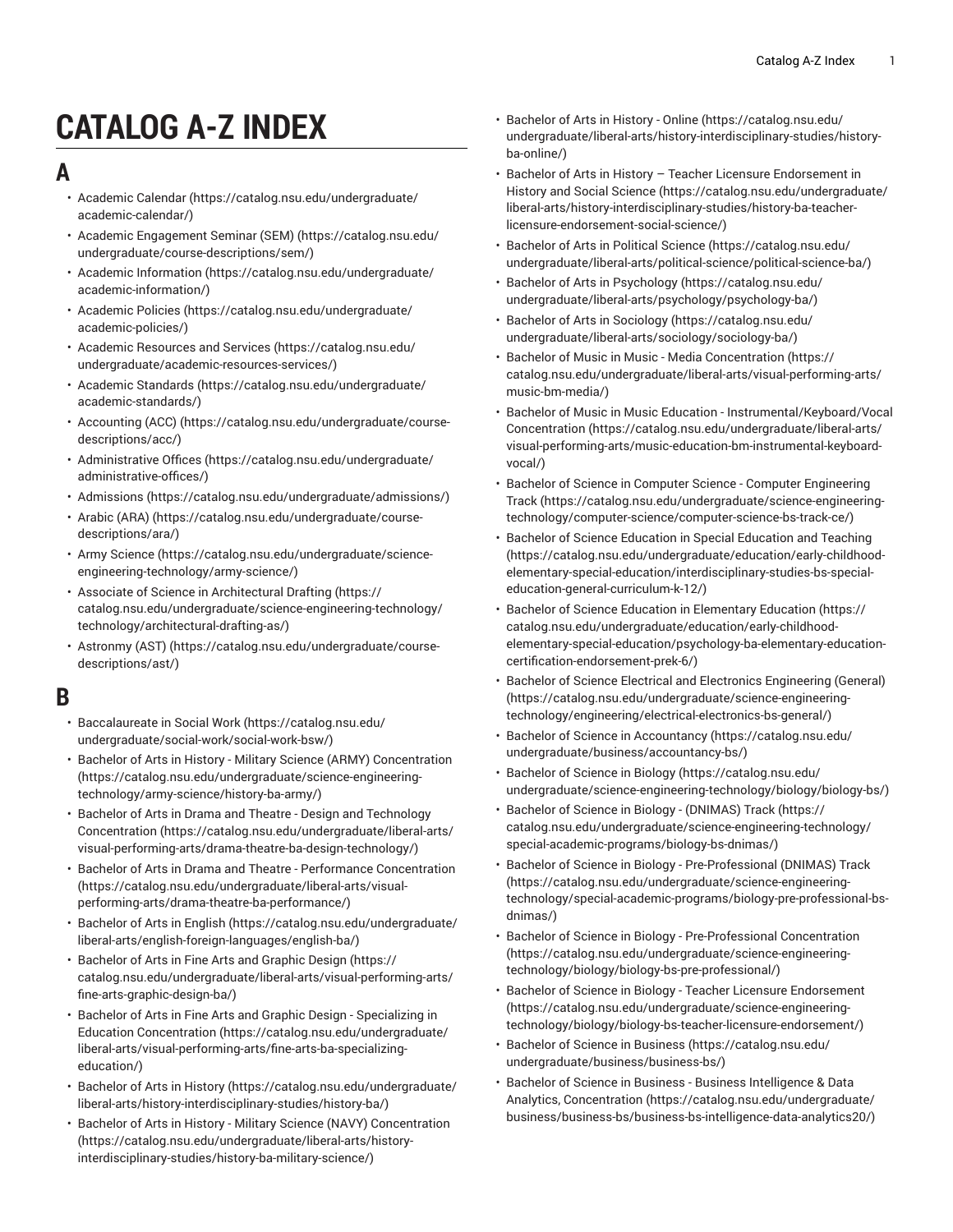- Bachelor of Science in Business [Entrepreneurship,](https://catalog.nsu.edu/undergraduate/business/business-bs/business-bs-entrepreneurship/) Concentration ([https://catalog.nsu.edu/undergraduate/business/business-bs/](https://catalog.nsu.edu/undergraduate/business/business-bs/business-bs-entrepreneurship/) [business-bs-entrepreneurship/\)](https://catalog.nsu.edu/undergraduate/business/business-bs/business-bs-entrepreneurship/)
- [Bachelor of Science in Business Finance, Concentration](https://catalog.nsu.edu/undergraduate/business/business-bs/business-bs-finance/) ([https://](https://catalog.nsu.edu/undergraduate/business/business-bs/business-bs-finance/) [catalog.nsu.edu/undergraduate/business/business-bs/business-bs](https://catalog.nsu.edu/undergraduate/business/business-bs/business-bs-finance/)[finance/\)](https://catalog.nsu.edu/undergraduate/business/business-bs/business-bs-finance/)
- Bachelor of Science in Business Financial Services, [Concentration](https://catalog.nsu.edu/undergraduate/business/business-bs/business-bs-finserv/) ([https://catalog.nsu.edu/undergraduate/business/business-bs/](https://catalog.nsu.edu/undergraduate/business/business-bs/business-bs-finserv/) [business-bs-finserv/](https://catalog.nsu.edu/undergraduate/business/business-bs/business-bs-finserv/))
- [Bachelor of Science in Business Management Information Systems,](https://catalog.nsu.edu/undergraduate/business/business-bs/business-bs-management-information-systems/) [Concentration](https://catalog.nsu.edu/undergraduate/business/business-bs/business-bs-management-information-systems/) ([https://catalog.nsu.edu/undergraduate/business/](https://catalog.nsu.edu/undergraduate/business/business-bs/business-bs-management-information-systems/) [business-bs/business-bs-management-information-systems/\)](https://catalog.nsu.edu/undergraduate/business/business-bs/business-bs-management-information-systems/)
- [Bachelor of Science in Business Management, Concentration](https://catalog.nsu.edu/undergraduate/business/business-bs/business-bs-management/) ([https://catalog.nsu.edu/undergraduate/business/business-bs/](https://catalog.nsu.edu/undergraduate/business/business-bs/business-bs-management/) [business-bs-management/](https://catalog.nsu.edu/undergraduate/business/business-bs/business-bs-management/))
- Bachelor of Science in Business Marketing, [Concentration](https://catalog.nsu.edu/undergraduate/business/business-bs/business-bs-marketing/) ([https://](https://catalog.nsu.edu/undergraduate/business/business-bs/business-bs-marketing/) [catalog.nsu.edu/undergraduate/business/business-bs/business-bs](https://catalog.nsu.edu/undergraduate/business/business-bs/business-bs-marketing/)[marketing/\)](https://catalog.nsu.edu/undergraduate/business/business-bs/business-bs-marketing/)
- Bachelor of Science in [Chemistry \(https://catalog.nsu.edu/](https://catalog.nsu.edu/undergraduate/science-engineering-technology/chemistry/chemistry-bs/) [undergraduate/science-engineering-technology/chemistry/chemistry](https://catalog.nsu.edu/undergraduate/science-engineering-technology/chemistry/chemistry-bs/)[bs/](https://catalog.nsu.edu/undergraduate/science-engineering-technology/chemistry/chemistry-bs/))
- Bachelor of Science in [Chemistry](https://catalog.nsu.edu/undergraduate/science-engineering-technology/special-academic-programs/chemistry-bs-dnimas/) (DNIMAS) Track [\(https://](https://catalog.nsu.edu/undergraduate/science-engineering-technology/special-academic-programs/chemistry-bs-dnimas/) [catalog.nsu.edu/undergraduate/science-engineering-technology/](https://catalog.nsu.edu/undergraduate/science-engineering-technology/special-academic-programs/chemistry-bs-dnimas/) [special-academic-programs/chemistry-bs-dnimas/\)](https://catalog.nsu.edu/undergraduate/science-engineering-technology/special-academic-programs/chemistry-bs-dnimas/)
- Bachelor of Science in Chemistry [Pre-Medicine](https://catalog.nsu.edu/undergraduate/science-engineering-technology/special-academic-programs/chemistry-bs-pre-medicine-dnimas/) (DNIMAS) Track ([https://catalog.nsu.edu/undergraduate/science-engineering](https://catalog.nsu.edu/undergraduate/science-engineering-technology/special-academic-programs/chemistry-bs-pre-medicine-dnimas/)[technology/special-academic-programs/chemistry-bs-pre-medicine](https://catalog.nsu.edu/undergraduate/science-engineering-technology/special-academic-programs/chemistry-bs-pre-medicine-dnimas/)[dnimas/\)](https://catalog.nsu.edu/undergraduate/science-engineering-technology/special-academic-programs/chemistry-bs-pre-medicine-dnimas/)
- Bachelor of Science in Chemistry Pre-Medicine [Concentration](https://catalog.nsu.edu/undergraduate/science-engineering-technology/chemistry/chemistry-bs-pre-medicine/) ([https://catalog.nsu.edu/undergraduate/science-engineering](https://catalog.nsu.edu/undergraduate/science-engineering-technology/chemistry/chemistry-bs-pre-medicine/)[technology/chemistry/chemistry-bs-pre-medicine/\)](https://catalog.nsu.edu/undergraduate/science-engineering-technology/chemistry/chemistry-bs-pre-medicine/)
- Bachelor of Science in Chemistry [Secondary](https://catalog.nsu.edu/undergraduate/science-engineering-technology/chemistry/chemistry-bs-secondary-education/) Education [Concentration](https://catalog.nsu.edu/undergraduate/science-engineering-technology/chemistry/chemistry-bs-secondary-education/) ([https://catalog.nsu.edu/undergraduate/science](https://catalog.nsu.edu/undergraduate/science-engineering-technology/chemistry/chemistry-bs-secondary-education/)[engineering-technology/chemistry/chemistry-bs-secondary](https://catalog.nsu.edu/undergraduate/science-engineering-technology/chemistry/chemistry-bs-secondary-education/)[education/](https://catalog.nsu.edu/undergraduate/science-engineering-technology/chemistry/chemistry-bs-secondary-education/))
- Bachelor of Science in [Chemistry](https://catalog.nsu.edu/undergraduate/science-engineering-technology/chemistry/chemistry-bs-materials-science-ms-five-year-dual-degree/) and Master of Science in [Materials](https://catalog.nsu.edu/undergraduate/science-engineering-technology/chemistry/chemistry-bs-materials-science-ms-five-year-dual-degree/) Science - Five-Year Dual Degree [\(https://catalog.nsu.edu/](https://catalog.nsu.edu/undergraduate/science-engineering-technology/chemistry/chemistry-bs-materials-science-ms-five-year-dual-degree/) [undergraduate/science-engineering-technology/chemistry/chemistry](https://catalog.nsu.edu/undergraduate/science-engineering-technology/chemistry/chemistry-bs-materials-science-ms-five-year-dual-degree/)[bs-materials-science-ms-five-year-dual-degree/\)](https://catalog.nsu.edu/undergraduate/science-engineering-technology/chemistry/chemistry-bs-materials-science-ms-five-year-dual-degree/)
- Bachelor of Science in Computer [Engineering](https://catalog.nsu.edu/undergraduate/science-engineering-technology/technology/computer-bs/) Technology [\(https://](https://catalog.nsu.edu/undergraduate/science-engineering-technology/technology/computer-bs/) [catalog.nsu.edu/undergraduate/science-engineering-technology/](https://catalog.nsu.edu/undergraduate/science-engineering-technology/technology/computer-bs/) [technology/computer-bs/](https://catalog.nsu.edu/undergraduate/science-engineering-technology/technology/computer-bs/))
- [Bachelor of Science in Computer Science Computer Engineering](https://catalog.nsu.edu/undergraduate/science-engineering-technology/special-academic-programs/computer-science-bs-dnimas-engoneering-track/) [\(DNIMAS\)](https://catalog.nsu.edu/undergraduate/science-engineering-technology/special-academic-programs/computer-science-bs-dnimas-engoneering-track/) Track [\(https://catalog.nsu.edu/undergraduate/science](https://catalog.nsu.edu/undergraduate/science-engineering-technology/special-academic-programs/computer-science-bs-dnimas-engoneering-track/)[engineering-technology/special-academic-programs/computer](https://catalog.nsu.edu/undergraduate/science-engineering-technology/special-academic-programs/computer-science-bs-dnimas-engoneering-track/)[science-bs-dnimas-engoneering-track/\)](https://catalog.nsu.edu/undergraduate/science-engineering-technology/special-academic-programs/computer-science-bs-dnimas-engoneering-track/)
- Bachelor of Science in Computer Science [\(DNIMAS\)](https://catalog.nsu.edu/undergraduate/science-engineering-technology/special-academic-programs/computer-science-bs-dnimas-track/) Track [\(https://](https://catalog.nsu.edu/undergraduate/science-engineering-technology/special-academic-programs/computer-science-bs-dnimas-track/) [catalog.nsu.edu/undergraduate/science-engineering-technology/](https://catalog.nsu.edu/undergraduate/science-engineering-technology/special-academic-programs/computer-science-bs-dnimas-track/) [special-academic-programs/computer-science-bs-dnimas-track/\)](https://catalog.nsu.edu/undergraduate/science-engineering-technology/special-academic-programs/computer-science-bs-dnimas-track/)
- Bachelor of Science in Computer Science [CyberSecurity](https://catalog.nsu.edu/undergraduate/science-engineering-technology/special-academic-programs/computer-science-bs-cybersecurity-track-dnimas/) (DNIMAS) [Track](https://catalog.nsu.edu/undergraduate/science-engineering-technology/special-academic-programs/computer-science-bs-cybersecurity-track-dnimas/) ([https://catalog.nsu.edu/undergraduate/science-engineering](https://catalog.nsu.edu/undergraduate/science-engineering-technology/special-academic-programs/computer-science-bs-cybersecurity-track-dnimas/)[technology/special-academic-programs/computer-science-bs](https://catalog.nsu.edu/undergraduate/science-engineering-technology/special-academic-programs/computer-science-bs-cybersecurity-track-dnimas/)[cybersecurity-track-dnimas/](https://catalog.nsu.edu/undergraduate/science-engineering-technology/special-academic-programs/computer-science-bs-cybersecurity-track-dnimas/))
- Bachelor of Science in Computer Science [Cybersecurity](https://catalog.nsu.edu/undergraduate/science-engineering-technology/computer-science/computer-science-bs-track-cyb/) Track ([https://catalog.nsu.edu/undergraduate/science-engineering](https://catalog.nsu.edu/undergraduate/science-engineering-technology/computer-science/computer-science-bs-track-cyb/)[technology/computer-science/computer-science-bs-track-cyb/](https://catalog.nsu.edu/undergraduate/science-engineering-technology/computer-science/computer-science-bs-track-cyb/))
- Bachelor of Science in Computer Science Software [Engineering](https://catalog.nsu.edu/undergraduate/science-engineering-technology/computer-science/computer-science-bs-track-is/) [Track](https://catalog.nsu.edu/undergraduate/science-engineering-technology/computer-science/computer-science-bs-track-is/) ([https://catalog.nsu.edu/undergraduate/science-engineering](https://catalog.nsu.edu/undergraduate/science-engineering-technology/computer-science/computer-science-bs-track-is/)[technology/computer-science/computer-science-bs-track-is/\)](https://catalog.nsu.edu/undergraduate/science-engineering-technology/computer-science/computer-science-bs-track-is/)
- Bachelor of Science in [Computer](https://catalog.nsu.edu/undergraduate/science-engineering-technology/computer-science/computer-science-bs-standard-track/) Science Standard Track ([https://](https://catalog.nsu.edu/undergraduate/science-engineering-technology/computer-science/computer-science-bs-standard-track/) [catalog.nsu.edu/undergraduate/science-engineering-technology/](https://catalog.nsu.edu/undergraduate/science-engineering-technology/computer-science/computer-science-bs-standard-track/) [computer-science/computer-science-bs-standard-track/](https://catalog.nsu.edu/undergraduate/science-engineering-technology/computer-science/computer-science-bs-standard-track/))
- [Bachelor of Science in Construction Management Engineering](https://catalog.nsu.edu/undergraduate/science-engineering-technology/technology/building-construction-bs/) [Technology](https://catalog.nsu.edu/undergraduate/science-engineering-technology/technology/building-construction-bs/) ([https://catalog.nsu.edu/undergraduate/science](https://catalog.nsu.edu/undergraduate/science-engineering-technology/technology/building-construction-bs/)[engineering-technology/technology/building-construction-bs/](https://catalog.nsu.edu/undergraduate/science-engineering-technology/technology/building-construction-bs/))
- Bachelor of Science in Electrical and Electronics [Engineering](https://catalog.nsu.edu/undergraduate/science-engineering-technology/engineering/electrical-electronics-bs-track/) (Track) [\(https://catalog.nsu.edu/undergraduate/science-engineering](https://catalog.nsu.edu/undergraduate/science-engineering-technology/engineering/electrical-electronics-bs-track/)[technology/engineering/electrical-electronics-bs-track/](https://catalog.nsu.edu/undergraduate/science-engineering-technology/engineering/electrical-electronics-bs-track/))
- Bachelor of Science in Electrical and Electronics [Engineering](https://catalog.nsu.edu/undergraduate/science-engineering-technology/special-academic-programs/electrical-electronics-engineering-bs-dnimas/) [\(DNIMAS\)](https://catalog.nsu.edu/undergraduate/science-engineering-technology/special-academic-programs/electrical-electronics-engineering-bs-dnimas/) Track ([https://catalog.nsu.edu/undergraduate/science](https://catalog.nsu.edu/undergraduate/science-engineering-technology/special-academic-programs/electrical-electronics-engineering-bs-dnimas/)[engineering-technology/special-academic-programs/electrical](https://catalog.nsu.edu/undergraduate/science-engineering-technology/special-academic-programs/electrical-electronics-engineering-bs-dnimas/)[electronics-engineering-bs-dnimas/](https://catalog.nsu.edu/undergraduate/science-engineering-technology/special-academic-programs/electrical-electronics-engineering-bs-dnimas/))
- Bachelor of Science in Electronics [Engineering](https://catalog.nsu.edu/undergraduate/science-engineering-technology/technology/electronic-bs/) Technology [\(https://](https://catalog.nsu.edu/undergraduate/science-engineering-technology/technology/electronic-bs/) [catalog.nsu.edu/undergraduate/science-engineering-technology/](https://catalog.nsu.edu/undergraduate/science-engineering-technology/technology/electronic-bs/) [technology/electronic-bs/](https://catalog.nsu.edu/undergraduate/science-engineering-technology/technology/electronic-bs/))
- Bachelor of Science in Health Services [Management](https://catalog.nsu.edu/undergraduate/science-engineering-technology/nursing-allied-health/health-services-management-bs/) ([https://](https://catalog.nsu.edu/undergraduate/science-engineering-technology/nursing-allied-health/health-services-management-bs/) [catalog.nsu.edu/undergraduate/science-engineering-technology/](https://catalog.nsu.edu/undergraduate/science-engineering-technology/nursing-allied-health/health-services-management-bs/) [nursing-allied-health/health-services-management-bs/](https://catalog.nsu.edu/undergraduate/science-engineering-technology/nursing-allied-health/health-services-management-bs/))
- Bachelor of Science in Health Services [Management](https://catalog.nsu.edu/undergraduate/science-engineering-technology/nursing-allied-health/health-services-management-bs-online/) Online Track [\(https://catalog.nsu.edu/undergraduate/science-engineering](https://catalog.nsu.edu/undergraduate/science-engineering-technology/nursing-allied-health/health-services-management-bs-online/)[technology/nursing-allied-health/health-services-management-bs](https://catalog.nsu.edu/undergraduate/science-engineering-technology/nursing-allied-health/health-services-management-bs-online/)[online/\)](https://catalog.nsu.edu/undergraduate/science-engineering-technology/nursing-allied-health/health-services-management-bs-online/)
- Bachelor of Science in Health Services [Management](https://catalog.nsu.edu/undergraduate/science-engineering-technology/nursing-allied-health/health-services-management-fsn-concentration/) Food Science [& Nutrition Concentration \(https://catalog.nsu.edu/undergraduate/](https://catalog.nsu.edu/undergraduate/science-engineering-technology/nursing-allied-health/health-services-management-fsn-concentration/) [science-engineering-technology/nursing-allied-health/health-services](https://catalog.nsu.edu/undergraduate/science-engineering-technology/nursing-allied-health/health-services-management-fsn-concentration/)[management-fsn-concentration/](https://catalog.nsu.edu/undergraduate/science-engineering-technology/nursing-allied-health/health-services-management-fsn-concentration/))
- Bachelor of Science in [Information](https://catalog.nsu.edu/undergraduate/science-engineering-technology/computer-science/information-technology-bs/) Technology ([https://](https://catalog.nsu.edu/undergraduate/science-engineering-technology/computer-science/information-technology-bs/) [catalog.nsu.edu/undergraduate/science-engineering-technology/](https://catalog.nsu.edu/undergraduate/science-engineering-technology/computer-science/information-technology-bs/) [computer-science/information-technology-bs/](https://catalog.nsu.edu/undergraduate/science-engineering-technology/computer-science/information-technology-bs/))
- Bachelor of Science in [Interdisciplinary](https://catalog.nsu.edu/undergraduate/liberal-arts/history-interdisciplinary-studies/interdisciplinary-studies-bs/) Studies [\(https://](https://catalog.nsu.edu/undergraduate/liberal-arts/history-interdisciplinary-studies/interdisciplinary-studies-bs/) [catalog.nsu.edu/undergraduate/liberal-arts/history-interdisciplinary](https://catalog.nsu.edu/undergraduate/liberal-arts/history-interdisciplinary-studies/interdisciplinary-studies-bs/)[studies/interdisciplinary-studies-bs/](https://catalog.nsu.edu/undergraduate/liberal-arts/history-interdisciplinary-studies/interdisciplinary-studies-bs/))
- Bachelor of Science in [Interdisciplinary](https://catalog.nsu.edu/undergraduate/liberal-arts/history-interdisciplinary-studies/interdisciplinary-studies-bs-3-year/) Studies 3 Year Degree [Concentration](https://catalog.nsu.edu/undergraduate/liberal-arts/history-interdisciplinary-studies/interdisciplinary-studies-bs-3-year/) ([https://catalog.nsu.edu/undergraduate/liberal-arts/](https://catalog.nsu.edu/undergraduate/liberal-arts/history-interdisciplinary-studies/interdisciplinary-studies-bs-3-year/) [history-interdisciplinary-studies/interdisciplinary-studies-bs-3-year/](https://catalog.nsu.edu/undergraduate/liberal-arts/history-interdisciplinary-studies/interdisciplinary-studies-bs-3-year/))
- Bachelor of Science in [Interdisciplinary](https://catalog.nsu.edu/undergraduate/liberal-arts/history-interdisciplinary-studies/interdisciplinary-studies-bs-military/) Studies Military [Concentration](https://catalog.nsu.edu/undergraduate/liberal-arts/history-interdisciplinary-studies/interdisciplinary-studies-bs-military/) ([https://catalog.nsu.edu/undergraduate/liberal-arts/](https://catalog.nsu.edu/undergraduate/liberal-arts/history-interdisciplinary-studies/interdisciplinary-studies-bs-military/) [history-interdisciplinary-studies/interdisciplinary-studies-bs-military/](https://catalog.nsu.edu/undergraduate/liberal-arts/history-interdisciplinary-studies/interdisciplinary-studies-bs-military/))
- Bachelor of Science in [Interdisciplinary](https://catalog.nsu.edu/undergraduate/liberal-arts/history-interdisciplinary-studies/interdisciplinary-studies-bs-online/) Studies Online ([https://](https://catalog.nsu.edu/undergraduate/liberal-arts/history-interdisciplinary-studies/interdisciplinary-studies-bs-online/) [catalog.nsu.edu/undergraduate/liberal-arts/history-interdisciplinary](https://catalog.nsu.edu/undergraduate/liberal-arts/history-interdisciplinary-studies/interdisciplinary-studies-bs-online/)[studies/interdisciplinary-studies-bs-online/\)](https://catalog.nsu.edu/undergraduate/liberal-arts/history-interdisciplinary-studies/interdisciplinary-studies-bs-online/)
- Bachelor of Science in Mass [Communications](https://catalog.nsu.edu/undergraduate/liberal-arts/mass-communications-journalism/mass-communications-bs-general-broadcast/) General Broadcast [Concentration](https://catalog.nsu.edu/undergraduate/liberal-arts/mass-communications-journalism/mass-communications-bs-general-broadcast/) ([https://catalog.nsu.edu/undergraduate/liberal-arts/](https://catalog.nsu.edu/undergraduate/liberal-arts/mass-communications-journalism/mass-communications-bs-general-broadcast/) [mass-communications-journalism/mass-communications-bs-general](https://catalog.nsu.edu/undergraduate/liberal-arts/mass-communications-journalism/mass-communications-bs-general-broadcast/)[broadcast/\)](https://catalog.nsu.edu/undergraduate/liberal-arts/mass-communications-journalism/mass-communications-bs-general-broadcast/)
- [Bachelor of Science in Mass Communications Journalism](https://catalog.nsu.edu/undergraduate/liberal-arts/mass-communications-journalism/mass-communications-bs-journalism/) [Concentration](https://catalog.nsu.edu/undergraduate/liberal-arts/mass-communications-journalism/mass-communications-bs-journalism/) ([https://catalog.nsu.edu/undergraduate/liberal](https://catalog.nsu.edu/undergraduate/liberal-arts/mass-communications-journalism/mass-communications-bs-journalism/)[arts/mass-communications-journalism/mass-communications-bs](https://catalog.nsu.edu/undergraduate/liberal-arts/mass-communications-journalism/mass-communications-bs-journalism/)[journalism/\)](https://catalog.nsu.edu/undergraduate/liberal-arts/mass-communications-journalism/mass-communications-bs-journalism/)
- Bachelor of Science in Mathematics Applied [Mathematics](https://catalog.nsu.edu/undergraduate/science-engineering-technology/special-academic-programs/applied-mathematics-bs-dnimas/) (DNIMAS) [Track](https://catalog.nsu.edu/undergraduate/science-engineering-technology/special-academic-programs/applied-mathematics-bs-dnimas/) ([https://catalog.nsu.edu/undergraduate/science-engineering](https://catalog.nsu.edu/undergraduate/science-engineering-technology/special-academic-programs/applied-mathematics-bs-dnimas/)[technology/special-academic-programs/applied-mathematics-bs](https://catalog.nsu.edu/undergraduate/science-engineering-technology/special-academic-programs/applied-mathematics-bs-dnimas/)[dnimas/](https://catalog.nsu.edu/undergraduate/science-engineering-technology/special-academic-programs/applied-mathematics-bs-dnimas/))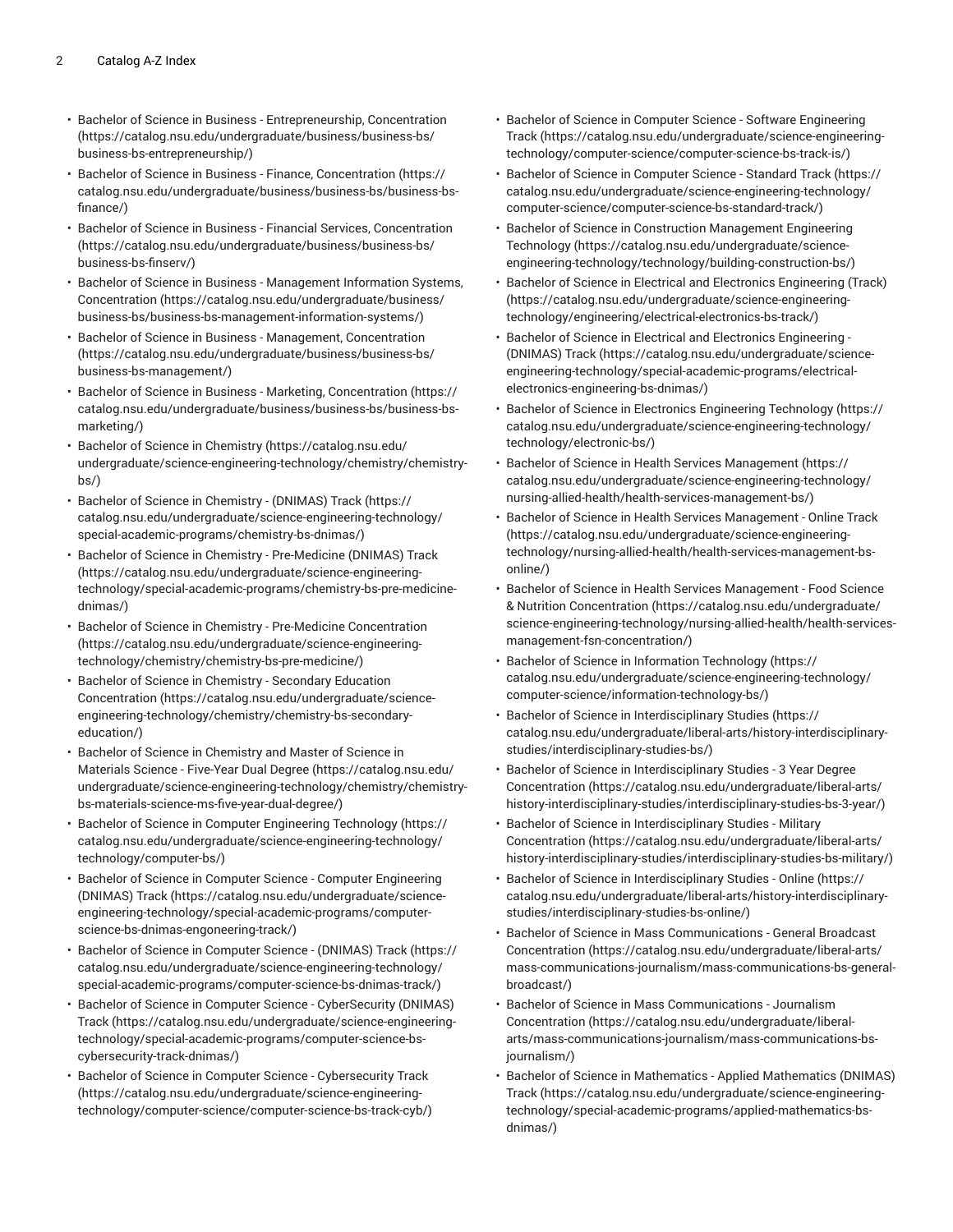- Bachelor of Science in [Mathematics](https://catalog.nsu.edu/undergraduate/science-engineering-technology/mathematics/bs-applied-mathematics/) Applied Mathematics Track ([https://catalog.nsu.edu/undergraduate/science-engineering](https://catalog.nsu.edu/undergraduate/science-engineering-technology/mathematics/bs-applied-mathematics/)[technology/mathematics/bs-applied-mathematics/](https://catalog.nsu.edu/undergraduate/science-engineering-technology/mathematics/bs-applied-mathematics/))
- [Bachelor of Science in Nursing Online \(RN to BSN\) Completion](https://catalog.nsu.edu/undergraduate/science-engineering-technology/nursing-allied-health/nursing-upper-level-online/) [Track](https://catalog.nsu.edu/undergraduate/science-engineering-technology/nursing-allied-health/nursing-upper-level-online/) ([https://catalog.nsu.edu/undergraduate/science-engineering](https://catalog.nsu.edu/undergraduate/science-engineering-technology/nursing-allied-health/nursing-upper-level-online/)[technology/nursing-allied-health/nursing-upper-level-online/\)](https://catalog.nsu.edu/undergraduate/science-engineering-technology/nursing-allied-health/nursing-upper-level-online/)
- Bachelor of Science in Nursing Traditional [\(Pre-licensure\)](https://catalog.nsu.edu/undergraduate/science-engineering-technology/nursing-allied-health/nursing-traditional/) [Baccalaureate](https://catalog.nsu.edu/undergraduate/science-engineering-technology/nursing-allied-health/nursing-traditional/) Completion Track [\(https://catalog.nsu.edu/](https://catalog.nsu.edu/undergraduate/science-engineering-technology/nursing-allied-health/nursing-traditional/) [undergraduate/science-engineering-technology/nursing-allied-health/](https://catalog.nsu.edu/undergraduate/science-engineering-technology/nursing-allied-health/nursing-traditional/) [nursing-traditional/](https://catalog.nsu.edu/undergraduate/science-engineering-technology/nursing-allied-health/nursing-traditional/))
- Bachelor of Science in Optical [Engineering](https://catalog.nsu.edu/undergraduate/science-engineering-technology/special-academic-programs/optical-engineering-bs-dnimas/) (DNIMAS) Track [\(https://](https://catalog.nsu.edu/undergraduate/science-engineering-technology/special-academic-programs/optical-engineering-bs-dnimas/) [catalog.nsu.edu/undergraduate/science-engineering-technology/](https://catalog.nsu.edu/undergraduate/science-engineering-technology/special-academic-programs/optical-engineering-bs-dnimas/) [special-academic-programs/optical-engineering-bs-dnimas/\)](https://catalog.nsu.edu/undergraduate/science-engineering-technology/special-academic-programs/optical-engineering-bs-dnimas/)
- Bachelor of Science in Physical Education and Health [Education](https://catalog.nsu.edu/undergraduate/education/health-physical-exercise-science/exercise-science-health-physical-education-bs/) ([https://catalog.nsu.edu/undergraduate/education/health-physical](https://catalog.nsu.edu/undergraduate/education/health-physical-exercise-science/exercise-science-health-physical-education-bs/)[exercise-science/exercise-science-health-physical-education-bs/](https://catalog.nsu.edu/undergraduate/education/health-physical-exercise-science/exercise-science-health-physical-education-bs/))
- [Bachelor of Science in Physics](https://catalog.nsu.edu/undergraduate/science-engineering-technology/physics/physics-bs/) ([https://catalog.nsu.edu/](https://catalog.nsu.edu/undergraduate/science-engineering-technology/physics/physics-bs/) [undergraduate/science-engineering-technology/physics/physics-bs/](https://catalog.nsu.edu/undergraduate/science-engineering-technology/physics/physics-bs/))
- Bachelor of Science in Physics [\(DNIMAS\)](https://catalog.nsu.edu/undergraduate/science-engineering-technology/special-academic-programs/physics-bs-dnimas/) Track ([https://](https://catalog.nsu.edu/undergraduate/science-engineering-technology/special-academic-programs/physics-bs-dnimas/) [catalog.nsu.edu/undergraduate/science-engineering-technology/](https://catalog.nsu.edu/undergraduate/science-engineering-technology/special-academic-programs/physics-bs-dnimas/) [special-academic-programs/physics-bs-dnimas/\)](https://catalog.nsu.edu/undergraduate/science-engineering-technology/special-academic-programs/physics-bs-dnimas/)
- [Bachelor of Science in Physics and Master of Science in Materials](https://catalog.nsu.edu/undergraduate/science-engineering-technology/physics/physics-bs-materials-science-ms-five-year-dual-degree/) Science [\(Five-Year](https://catalog.nsu.edu/undergraduate/science-engineering-technology/physics/physics-bs-materials-science-ms-five-year-dual-degree/) Dual Degree) ([https://catalog.nsu.edu/](https://catalog.nsu.edu/undergraduate/science-engineering-technology/physics/physics-bs-materials-science-ms-five-year-dual-degree/) [undergraduate/science-engineering-technology/physics/physics-bs](https://catalog.nsu.edu/undergraduate/science-engineering-technology/physics/physics-bs-materials-science-ms-five-year-dual-degree/)[materials-science-ms-five-year-dual-degree/\)](https://catalog.nsu.edu/undergraduate/science-engineering-technology/physics/physics-bs-materials-science-ms-five-year-dual-degree/)
- Bachelor of Science in Tourism & Hospitality [Management](https://catalog.nsu.edu/undergraduate/business/business-bs-tourism-hospitality-management/) On [Campus & Online](https://catalog.nsu.edu/undergraduate/business/business-bs-tourism-hospitality-management/) [\(https://catalog.nsu.edu/undergraduate/business/](https://catalog.nsu.edu/undergraduate/business/business-bs-tourism-hospitality-management/) [business-bs-tourism-hospitality-management/](https://catalog.nsu.edu/undergraduate/business/business-bs-tourism-hospitality-management/))
- [Biology \(https://catalog.nsu.edu/undergraduate/science-engineering](https://catalog.nsu.edu/undergraduate/science-engineering-technology/biology/)[technology/biology/\)](https://catalog.nsu.edu/undergraduate/science-engineering-technology/biology/)
- [Biology \(BIO\)](https://catalog.nsu.edu/undergraduate/course-descriptions/bio/) ([https://catalog.nsu.edu/undergraduate/course](https://catalog.nsu.edu/undergraduate/course-descriptions/bio/)[descriptions/bio/](https://catalog.nsu.edu/undergraduate/course-descriptions/bio/))
- [Business \(BUS\) \(https://catalog.nsu.edu/undergraduate/course](https://catalog.nsu.edu/undergraduate/course-descriptions/bus/)[descriptions/bus/](https://catalog.nsu.edu/undergraduate/course-descriptions/bus/))
- [Business, Minor](https://catalog.nsu.edu/undergraduate/business/business-bs/business-minor/) [\(https://catalog.nsu.edu/undergraduate/business/](https://catalog.nsu.edu/undergraduate/business/business-bs/business-minor/) [business-bs/business-minor/](https://catalog.nsu.edu/undergraduate/business/business-bs/business-minor/))

# **C**

- [Certificate](https://catalog.nsu.edu/undergraduate/liberal-arts/history-interdisciplinary-studies/african-diasporan-studies-certificate/) in African and African Diasporan Studies [\(https://](https://catalog.nsu.edu/undergraduate/liberal-arts/history-interdisciplinary-studies/african-diasporan-studies-certificate/) [catalog.nsu.edu/undergraduate/liberal-arts/history-interdisciplinary](https://catalog.nsu.edu/undergraduate/liberal-arts/history-interdisciplinary-studies/african-diasporan-studies-certificate/)[studies/african-diasporan-studies-certificate/](https://catalog.nsu.edu/undergraduate/liberal-arts/history-interdisciplinary-studies/african-diasporan-studies-certificate/))
- Certificate in Health Services [Management](https://catalog.nsu.edu/undergraduate/science-engineering-technology/nursing-allied-health/health-services-management-certificate/) ([https://catalog.nsu.edu/](https://catalog.nsu.edu/undergraduate/science-engineering-technology/nursing-allied-health/health-services-management-certificate/) [undergraduate/science-engineering-technology/nursing-allied-health/](https://catalog.nsu.edu/undergraduate/science-engineering-technology/nursing-allied-health/health-services-management-certificate/) [health-services-management-certificate/\)](https://catalog.nsu.edu/undergraduate/science-engineering-technology/nursing-allied-health/health-services-management-certificate/)
- Certificate in [International](https://catalog.nsu.edu/undergraduate/liberal-arts/political-science/cert-international-studies/) Studies [\(https://catalog.nsu.edu/](https://catalog.nsu.edu/undergraduate/liberal-arts/political-science/cert-international-studies/) [undergraduate/liberal-arts/political-science/cert-international](https://catalog.nsu.edu/undergraduate/liberal-arts/political-science/cert-international-studies/)[studies/\)](https://catalog.nsu.edu/undergraduate/liberal-arts/political-science/cert-international-studies/)
- [Chemistry \(https://catalog.nsu.edu/undergraduate/science](https://catalog.nsu.edu/undergraduate/science-engineering-technology/chemistry/)[engineering-technology/chemistry/\)](https://catalog.nsu.edu/undergraduate/science-engineering-technology/chemistry/)
- [Chemistry](https://catalog.nsu.edu/undergraduate/course-descriptions/chm/) (CHM) [\(https://catalog.nsu.edu/undergraduate/course](https://catalog.nsu.edu/undergraduate/course-descriptions/chm/)[descriptions/chm/\)](https://catalog.nsu.edu/undergraduate/course-descriptions/chm/)
- [Chinese \(CHI\)](https://catalog.nsu.edu/undergraduate/course-descriptions/chi/) ([https://catalog.nsu.edu/undergraduate/course](https://catalog.nsu.edu/undergraduate/course-descriptions/chi/)[descriptions/chi/\)](https://catalog.nsu.edu/undergraduate/course-descriptions/chi/)
- [College](https://catalog.nsu.edu/undergraduate/liberal-arts/) of Liberal Arts ([https://catalog.nsu.edu/undergraduate/](https://catalog.nsu.edu/undergraduate/liberal-arts/) [liberal-arts/\)](https://catalog.nsu.edu/undergraduate/liberal-arts/)
- College of Science, [Engineering,](https://catalog.nsu.edu/undergraduate/science-engineering-technology/) and Technology ([https://](https://catalog.nsu.edu/undergraduate/science-engineering-technology/) [catalog.nsu.edu/undergraduate/science-engineering-technology/](https://catalog.nsu.edu/undergraduate/science-engineering-technology/))
- [Communication](https://catalog.nsu.edu/undergraduate/course-descriptions/csd/) Sciences and Disorder (CSD) [\(https://](https://catalog.nsu.edu/undergraduate/course-descriptions/csd/) [catalog.nsu.edu/undergraduate/course-descriptions/csd/](https://catalog.nsu.edu/undergraduate/course-descriptions/csd/))
- Computer [Engineering](https://catalog.nsu.edu/undergraduate/course-descriptions/cit/) Technology (CET) [\(https://catalog.nsu.edu/](https://catalog.nsu.edu/undergraduate/course-descriptions/cit/) [undergraduate/course-descriptions/cit/](https://catalog.nsu.edu/undergraduate/course-descriptions/cit/))
- [Computer Literacy Music \(CLM\)](https://catalog.nsu.edu/undergraduate/course-descriptions/clm/) ([https://catalog.nsu.edu/](https://catalog.nsu.edu/undergraduate/course-descriptions/clm/) [undergraduate/course-descriptions/clm/](https://catalog.nsu.edu/undergraduate/course-descriptions/clm/))
- [Computer Science](https://catalog.nsu.edu/undergraduate/science-engineering-technology/computer-science/) ([https://catalog.nsu.edu/undergraduate/science](https://catalog.nsu.edu/undergraduate/science-engineering-technology/computer-science/)[engineering-technology/computer-science/\)](https://catalog.nsu.edu/undergraduate/science-engineering-technology/computer-science/)
- [Computer](https://catalog.nsu.edu/undergraduate/course-descriptions/csc/) Science (CSC) [\(https://catalog.nsu.edu/undergraduate/](https://catalog.nsu.edu/undergraduate/course-descriptions/csc/) [course-descriptions/csc/\)](https://catalog.nsu.edu/undergraduate/course-descriptions/csc/)
- Construction [Management](https://catalog.nsu.edu/undergraduate/course-descriptions/bct/) Engineering Technology (CMET) [\(https://](https://catalog.nsu.edu/undergraduate/course-descriptions/bct/) [catalog.nsu.edu/undergraduate/course-descriptions/bct/\)](https://catalog.nsu.edu/undergraduate/course-descriptions/bct/)
- [Cooperative](https://catalog.nsu.edu/undergraduate/course-descriptions/ced/) Education (CED) ([https://catalog.nsu.edu/](https://catalog.nsu.edu/undergraduate/course-descriptions/ced/) [undergraduate/course-descriptions/ced/](https://catalog.nsu.edu/undergraduate/course-descriptions/ced/))
- [Course Descriptions](https://catalog.nsu.edu/undergraduate/course-descriptions/) ([https://catalog.nsu.edu/undergraduate/course](https://catalog.nsu.edu/undergraduate/course-descriptions/)[descriptions/](https://catalog.nsu.edu/undergraduate/course-descriptions/))
- [Criminal Justice \(CJS\)](https://catalog.nsu.edu/undergraduate/course-descriptions/cjs/) ([https://catalog.nsu.edu/undergraduate/](https://catalog.nsu.edu/undergraduate/course-descriptions/cjs/) [course-descriptions/cjs/\)](https://catalog.nsu.edu/undergraduate/course-descriptions/cjs/)

## **D**

- [Division of Finance and Administration](https://catalog.nsu.edu/undergraduate/administrative-offices/finance-administration/) [\(https://catalog.nsu.edu/](https://catalog.nsu.edu/undergraduate/administrative-offices/finance-administration/) [undergraduate/administrative-offices/finance-administration/](https://catalog.nsu.edu/undergraduate/administrative-offices/finance-administration/))
- Division of Research and Economic [Development](https://catalog.nsu.edu/undergraduate/administrative-offices/research-economic-development/) [\(https://](https://catalog.nsu.edu/undergraduate/administrative-offices/research-economic-development/) [catalog.nsu.edu/undergraduate/administrative-offices/research](https://catalog.nsu.edu/undergraduate/administrative-offices/research-economic-development/)[economic-development/\)](https://catalog.nsu.edu/undergraduate/administrative-offices/research-economic-development/)
- [Division of Student Affairs \(https://catalog.nsu.edu/undergraduate/](https://catalog.nsu.edu/undergraduate/administrative-offices/student-affairs/) [administrative-offices/student-affairs/](https://catalog.nsu.edu/undergraduate/administrative-offices/student-affairs/))
- Division of University [Advancement \(https://catalog.nsu.edu/](https://catalog.nsu.edu/undergraduate/administrative-offices/advancement/) [undergraduate/administrative-offices/advancement/\)](https://catalog.nsu.edu/undergraduate/administrative-offices/advancement/)
- [Drama \(DRM\)](https://catalog.nsu.edu/undergraduate/course-descriptions/drm/) ([https://catalog.nsu.edu/undergraduate/course](https://catalog.nsu.edu/undergraduate/course-descriptions/drm/)[descriptions/drm/\)](https://catalog.nsu.edu/undergraduate/course-descriptions/drm/)
- Dual Degree in [Mathematics \(https://catalog.nsu.edu/undergraduate/](https://catalog.nsu.edu/undergraduate/science-engineering-technology/mathematics/dual-degree-mathematics/) [science-engineering-technology/mathematics/dual-degree](https://catalog.nsu.edu/undergraduate/science-engineering-technology/mathematics/dual-degree-mathematics/)[mathematics/](https://catalog.nsu.edu/undergraduate/science-engineering-technology/mathematics/dual-degree-mathematics/))

# **E**

- Early [Childhood](https://catalog.nsu.edu/undergraduate/course-descriptions/ece/) Education (ECE) [\(https://catalog.nsu.edu/](https://catalog.nsu.edu/undergraduate/course-descriptions/ece/) [undergraduate/course-descriptions/ece/\)](https://catalog.nsu.edu/undergraduate/course-descriptions/ece/)
- Early Childhood Education, Child Care [\(Non-Teaching](https://catalog.nsu.edu/undergraduate/education/early-childhood-elementary-special-education/early-childhood-bs-child-care-non-teaching/) Certification [Option\), Concentration](https://catalog.nsu.edu/undergraduate/education/early-childhood-elementary-special-education/early-childhood-bs-child-care-non-teaching/) [\(https://catalog.nsu.edu/undergraduate/](https://catalog.nsu.edu/undergraduate/education/early-childhood-elementary-special-education/early-childhood-bs-child-care-non-teaching/) [education/early-childhood-elementary-special-education/early](https://catalog.nsu.edu/undergraduate/education/early-childhood-elementary-special-education/early-childhood-bs-child-care-non-teaching/)[childhood-bs-child-care-non-teaching/\)](https://catalog.nsu.edu/undergraduate/education/early-childhood-elementary-special-education/early-childhood-bs-child-care-non-teaching/)
- Early [Childhood](https://catalog.nsu.edu/undergraduate/course-descriptions/ecs/) Special Education (ECS) ([https://catalog.nsu.edu/](https://catalog.nsu.edu/undergraduate/course-descriptions/ecs/) [undergraduate/course-descriptions/ecs/\)](https://catalog.nsu.edu/undergraduate/course-descriptions/ecs/)
- Early Childhood, [Elementary](https://catalog.nsu.edu/undergraduate/education/early-childhood-elementary-special-education/) and Special Education [\(https://](https://catalog.nsu.edu/undergraduate/education/early-childhood-elementary-special-education/) [catalog.nsu.edu/undergraduate/education/early-childhood](https://catalog.nsu.edu/undergraduate/education/early-childhood-elementary-special-education/)[elementary-special-education/\)](https://catalog.nsu.edu/undergraduate/education/early-childhood-elementary-special-education/)
- [Economics](https://catalog.nsu.edu/undergraduate/course-descriptions/ecn/) (ECN) ([https://catalog.nsu.edu/undergraduate/course](https://catalog.nsu.edu/undergraduate/course-descriptions/ecn/)[descriptions/ecn/\)](https://catalog.nsu.edu/undergraduate/course-descriptions/ecn/)
- [Education](https://catalog.nsu.edu/undergraduate/course-descriptions/edu/) (EDU) ([https://catalog.nsu.edu/undergraduate/course](https://catalog.nsu.edu/undergraduate/course-descriptions/edu/)[descriptions/edu/\)](https://catalog.nsu.edu/undergraduate/course-descriptions/edu/)
- Electrical & Electronics [Engineering](https://catalog.nsu.edu/undergraduate/course-descriptions/eee/) (EEE) [\(https://catalog.nsu.edu/](https://catalog.nsu.edu/undergraduate/course-descriptions/eee/) [undergraduate/course-descriptions/eee/\)](https://catalog.nsu.edu/undergraduate/course-descriptions/eee/)
- Electronics [Engineering](https://catalog.nsu.edu/undergraduate/course-descriptions/een/) (EEN) [\(https://catalog.nsu.edu/](https://catalog.nsu.edu/undergraduate/course-descriptions/een/) [undergraduate/course-descriptions/een/](https://catalog.nsu.edu/undergraduate/course-descriptions/een/))
- Electronics [Engineering](https://catalog.nsu.edu/undergraduate/course-descriptions/elt/) Technology (EET) ([https://catalog.nsu.edu/](https://catalog.nsu.edu/undergraduate/course-descriptions/elt/) [undergraduate/course-descriptions/elt/](https://catalog.nsu.edu/undergraduate/course-descriptions/elt/))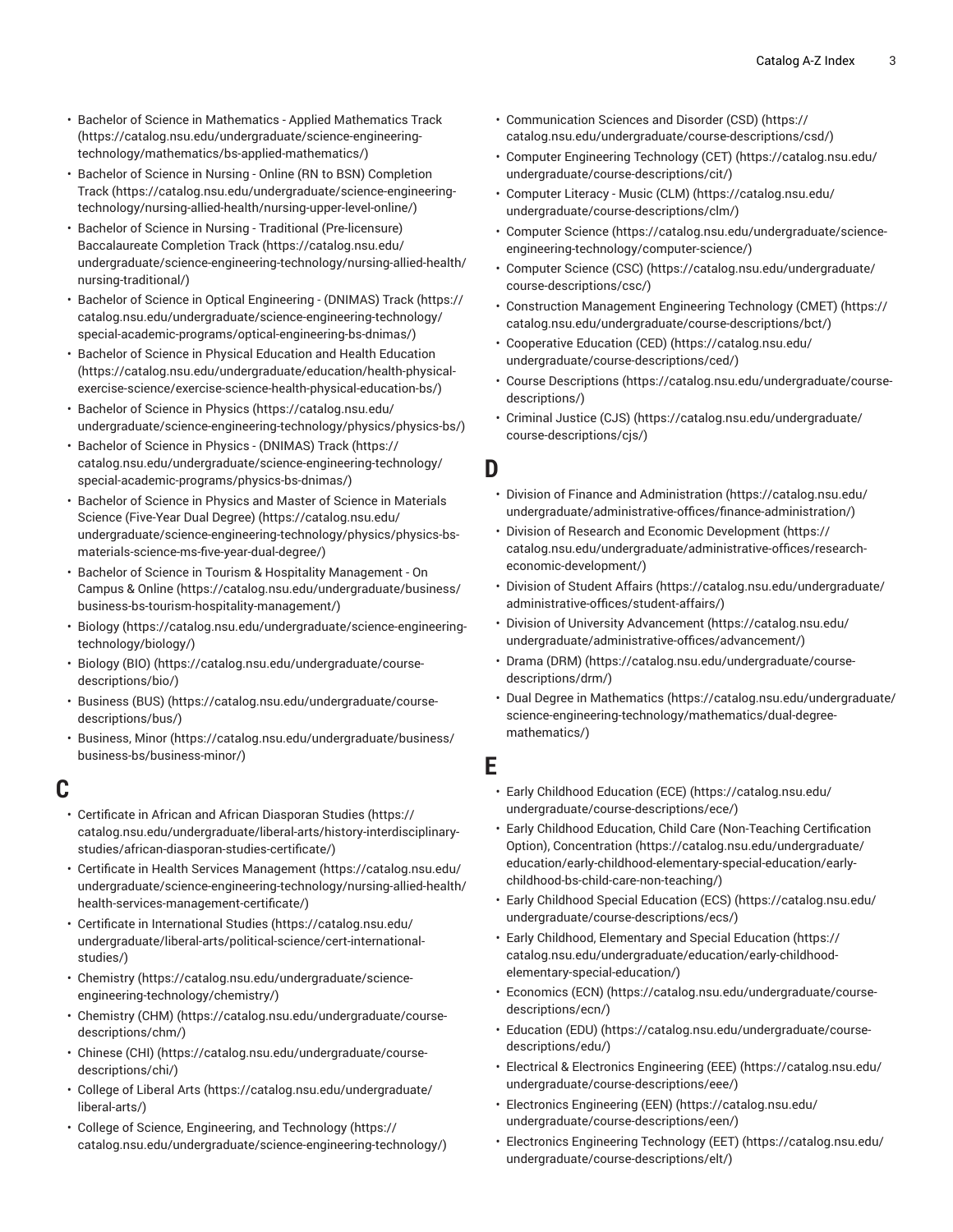- [Elementary](https://catalog.nsu.edu/undergraduate/course-descriptions/eed/) Education (EED) [\(https://catalog.nsu.edu/undergraduate/](https://catalog.nsu.edu/undergraduate/course-descriptions/eed/) [course-descriptions/eed/\)](https://catalog.nsu.edu/undergraduate/course-descriptions/eed/)
- [Engineering \(https://catalog.nsu.edu/undergraduate/science](https://catalog.nsu.edu/undergraduate/science-engineering-technology/engineering/)[engineering-technology/engineering/](https://catalog.nsu.edu/undergraduate/science-engineering-technology/engineering/))
- [English \(ENG\) \(https://catalog.nsu.edu/undergraduate/course](https://catalog.nsu.edu/undergraduate/course-descriptions/eng/)[descriptions/eng/](https://catalog.nsu.edu/undergraduate/course-descriptions/eng/))
- English and Foreign [Languages \(https://catalog.nsu.edu/](https://catalog.nsu.edu/undergraduate/liberal-arts/english-foreign-languages/) [undergraduate/liberal-arts/english-foreign-languages/\)](https://catalog.nsu.edu/undergraduate/liberal-arts/english-foreign-languages/)
- [Entreprenural](https://catalog.nsu.edu/undergraduate/course-descriptions/ent/) Studies (ENT) ([https://catalog.nsu.edu/undergraduate/](https://catalog.nsu.edu/undergraduate/course-descriptions/ent/) [course-descriptions/ent/](https://catalog.nsu.edu/undergraduate/course-descriptions/ent/))
- [Exercise](https://catalog.nsu.edu/undergraduate/course-descriptions/exs/) Science (EXS) [\(https://catalog.nsu.edu/undergraduate/](https://catalog.nsu.edu/undergraduate/course-descriptions/exs/) [course-descriptions/exs/](https://catalog.nsu.edu/undergraduate/course-descriptions/exs/))
- Exercise [Science/Health](https://catalog.nsu.edu/undergraduate/education/health-physical-exercise-science/exercise-science-health-physical-education-bs-health-fitness-instructor/) and Physical Education, Bachelor of Science [- Health Fitness Instructor \(https://catalog.nsu.edu/undergraduate/](https://catalog.nsu.edu/undergraduate/education/health-physical-exercise-science/exercise-science-health-physical-education-bs-health-fitness-instructor/) [education/health-physical-exercise-science/exercise-science-health](https://catalog.nsu.edu/undergraduate/education/health-physical-exercise-science/exercise-science-health-physical-education-bs-health-fitness-instructor/)[physical-education-bs-health-fitness-instructor/\)](https://catalog.nsu.edu/undergraduate/education/health-physical-exercise-science/exercise-science-health-physical-education-bs-health-fitness-instructor/)
- Exercise [Science/Health](https://catalog.nsu.edu/undergraduate/education/health-physical-exercise-science/exercise-science-health-physical-education-bs-kinesiotherapy/) and Physical Education, Bachelor of Science - [Kinesiotherapy](https://catalog.nsu.edu/undergraduate/education/health-physical-exercise-science/exercise-science-health-physical-education-bs-kinesiotherapy/) ([https://catalog.nsu.edu/undergraduate/education/](https://catalog.nsu.edu/undergraduate/education/health-physical-exercise-science/exercise-science-health-physical-education-bs-kinesiotherapy/) [health-physical-exercise-science/exercise-science-health-physical](https://catalog.nsu.edu/undergraduate/education/health-physical-exercise-science/exercise-science-health-physical-education-bs-kinesiotherapy/)[education-bs-kinesiotherapy/\)](https://catalog.nsu.edu/undergraduate/education/health-physical-exercise-science/exercise-science-health-physical-education-bs-kinesiotherapy/)
- Exercise [Science/Health](https://catalog.nsu.edu/undergraduate/education/health-physical-exercise-science/exercise-science-health-wellness-rehabilitation-bs/) Wellness and Rehabilitation, Bachelor [of Science \(https://catalog.nsu.edu/undergraduate/education/](https://catalog.nsu.edu/undergraduate/education/health-physical-exercise-science/exercise-science-health-wellness-rehabilitation-bs/) [health-physical-exercise-science/exercise-science-health-wellness](https://catalog.nsu.edu/undergraduate/education/health-physical-exercise-science/exercise-science-health-wellness-rehabilitation-bs/)[rehabilitation-bs/\)](https://catalog.nsu.edu/undergraduate/education/health-physical-exercise-science/exercise-science-health-wellness-rehabilitation-bs/)

## **F**

- Fashion [Merchandising](https://catalog.nsu.edu/undergraduate/course-descriptions/fdm/) (FDM) [\(https://catalog.nsu.edu/](https://catalog.nsu.edu/undergraduate/course-descriptions/fdm/) [undergraduate/course-descriptions/fdm/\)](https://catalog.nsu.edu/undergraduate/course-descriptions/fdm/)
- [Finance](https://catalog.nsu.edu/undergraduate/course-descriptions/fnc/) (FNC) ([https://catalog.nsu.edu/undergraduate/course](https://catalog.nsu.edu/undergraduate/course-descriptions/fnc/)[descriptions/fnc/\)](https://catalog.nsu.edu/undergraduate/course-descriptions/fnc/)
- [Financial Aid \(https://catalog.nsu.edu/undergraduate/admissions/](https://catalog.nsu.edu/undergraduate/admissions/financial-aid/) [financial-aid/](https://catalog.nsu.edu/undergraduate/admissions/financial-aid/))
- Fine Arts [\(FIA\) \(https://catalog.nsu.edu/undergraduate/course](https://catalog.nsu.edu/undergraduate/course-descriptions/fia/)[descriptions/fia/\)](https://catalog.nsu.edu/undergraduate/course-descriptions/fia/)
- Food Science and [Nutrition](https://catalog.nsu.edu/undergraduate/course-descriptions/fsn/) (FSN) ([https://catalog.nsu.edu/](https://catalog.nsu.edu/undergraduate/course-descriptions/fsn/) [undergraduate/course-descriptions/fsn/](https://catalog.nsu.edu/undergraduate/course-descriptions/fsn/))
- [French](https://catalog.nsu.edu/undergraduate/course-descriptions/frn/) (FRN) [\(https://catalog.nsu.edu/undergraduate/course](https://catalog.nsu.edu/undergraduate/course-descriptions/frn/)[descriptions/frn/](https://catalog.nsu.edu/undergraduate/course-descriptions/frn/))

# **G**

- General [Education](https://catalog.nsu.edu/undergraduate/academic-information/general-education-core-program/) Core Program ([https://catalog.nsu.edu/](https://catalog.nsu.edu/undergraduate/academic-information/general-education-core-program/) [undergraduate/academic-information/general-education-core](https://catalog.nsu.edu/undergraduate/academic-information/general-education-core-program/)[program/\)](https://catalog.nsu.edu/undergraduate/academic-information/general-education-core-program/)
- [General Studies \(GST\)](https://catalog.nsu.edu/undergraduate/course-descriptions/gst/) ([https://catalog.nsu.edu/undergraduate/](https://catalog.nsu.edu/undergraduate/course-descriptions/gst/) [course-descriptions/gst/](https://catalog.nsu.edu/undergraduate/course-descriptions/gst/))
- [Geography \(GEO\)](https://catalog.nsu.edu/undergraduate/course-descriptions/geo/) ([https://catalog.nsu.edu/undergraduate/course](https://catalog.nsu.edu/undergraduate/course-descriptions/geo/)[descriptions/geo/](https://catalog.nsu.edu/undergraduate/course-descriptions/geo/))
- [German \(GRM\)](https://catalog.nsu.edu/undergraduate/course-descriptions/grm/) [\(https://catalog.nsu.edu/undergraduate/course](https://catalog.nsu.edu/undergraduate/course-descriptions/grm/)[descriptions/grm/](https://catalog.nsu.edu/undergraduate/course-descriptions/grm/))

# **H**

- Health [Education](https://catalog.nsu.edu/undergraduate/course-descriptions/hed/) (HED) [\(https://catalog.nsu.edu/undergraduate/](https://catalog.nsu.edu/undergraduate/course-descriptions/hed/) [course-descriptions/hed/](https://catalog.nsu.edu/undergraduate/course-descriptions/hed/))
- Health [Professionals](https://catalog.nsu.edu/undergraduate/course-descriptions/hrp/) (HRP) ([https://catalog.nsu.edu/undergraduate/](https://catalog.nsu.edu/undergraduate/course-descriptions/hrp/) [course-descriptions/hrp/\)](https://catalog.nsu.edu/undergraduate/course-descriptions/hrp/)
- [Health Rehabilitation Science \(HRS\)](https://catalog.nsu.edu/undergraduate/course-descriptions/hrs/) [\(https://catalog.nsu.edu/](https://catalog.nsu.edu/undergraduate/course-descriptions/hrs/) [undergraduate/course-descriptions/hrs/](https://catalog.nsu.edu/undergraduate/course-descriptions/hrs/))
- Health Services [Management](https://catalog.nsu.edu/undergraduate/course-descriptions/hsm/) (HSM) ([https://catalog.nsu.edu/](https://catalog.nsu.edu/undergraduate/course-descriptions/hsm/) [undergraduate/course-descriptions/hsm/\)](https://catalog.nsu.edu/undergraduate/course-descriptions/hsm/)
- Health, Physical [Education](https://catalog.nsu.edu/undergraduate/education/health-physical-exercise-science/) and Exercise Science ([https://](https://catalog.nsu.edu/undergraduate/education/health-physical-exercise-science/) [catalog.nsu.edu/undergraduate/education/health-physical-exercise](https://catalog.nsu.edu/undergraduate/education/health-physical-exercise-science/)[science/](https://catalog.nsu.edu/undergraduate/education/health-physical-exercise-science/))
- [History](https://catalog.nsu.edu/undergraduate/course-descriptions/his/) (HIS) [\(https://catalog.nsu.edu/undergraduate/course](https://catalog.nsu.edu/undergraduate/course-descriptions/his/)[descriptions/his/](https://catalog.nsu.edu/undergraduate/course-descriptions/his/))
- History and [Interdisciplinary](https://catalog.nsu.edu/undergraduate/liberal-arts/history-interdisciplinary-studies/) Studies [\(https://catalog.nsu.edu/](https://catalog.nsu.edu/undergraduate/liberal-arts/history-interdisciplinary-studies/) [undergraduate/liberal-arts/history-interdisciplinary-studies/](https://catalog.nsu.edu/undergraduate/liberal-arts/history-interdisciplinary-studies/))
- [Hotel/Restaurant Management \(HRM\) \(https://catalog.nsu.edu/](https://catalog.nsu.edu/undergraduate/course-descriptions/hrm/) [undergraduate/course-descriptions/hrm/](https://catalog.nsu.edu/undergraduate/course-descriptions/hrm/))
- [Humanities \(HUM\)](https://catalog.nsu.edu/undergraduate/course-descriptions/hum/) ([https://catalog.nsu.edu/undergraduate/course](https://catalog.nsu.edu/undergraduate/course-descriptions/hum/)[descriptions/hum/\)](https://catalog.nsu.edu/undergraduate/course-descriptions/hum/)

**I**

- Industrial [Mangagement](https://catalog.nsu.edu/undergraduate/course-descriptions/imt/) Technology (IMT) ([https://catalog.nsu.edu/](https://catalog.nsu.edu/undergraduate/course-descriptions/imt/) [undergraduate/course-descriptions/imt/\)](https://catalog.nsu.edu/undergraduate/course-descriptions/imt/)
- [Information](https://catalog.nsu.edu/undergraduate/course-descriptions/ite/) Technology (ITE) [\(https://catalog.nsu.edu/](https://catalog.nsu.edu/undergraduate/course-descriptions/ite/) [undergraduate/course-descriptions/ite/](https://catalog.nsu.edu/undergraduate/course-descriptions/ite/))
- [Intelligence Studies \(INS\)](https://catalog.nsu.edu/undergraduate/course-descriptions/ins/) [\(https://catalog.nsu.edu/undergraduate/](https://catalog.nsu.edu/undergraduate/course-descriptions/ins/) [course-descriptions/ins/\)](https://catalog.nsu.edu/undergraduate/course-descriptions/ins/)
- [Interdisciplinary](https://catalog.nsu.edu/undergraduate/course-descriptions/int/) Studies (INT) ([https://catalog.nsu.edu/](https://catalog.nsu.edu/undergraduate/course-descriptions/int/) [undergraduate/course-descriptions/int/](https://catalog.nsu.edu/undergraduate/course-descriptions/int/))
- **J**
	- [Japanese \(JPN\) \(https://catalog.nsu.edu/undergraduate/course](https://catalog.nsu.edu/undergraduate/course-descriptions/jpn/)[descriptions/jpn/\)](https://catalog.nsu.edu/undergraduate/course-descriptions/jpn/)
	- [Journalism \(JRN\)](https://catalog.nsu.edu/undergraduate/course-descriptions/jrn/) [\(https://catalog.nsu.edu/undergraduate/course](https://catalog.nsu.edu/undergraduate/course-descriptions/jrn/)[descriptions/jrn/\)](https://catalog.nsu.edu/undergraduate/course-descriptions/jrn/)

# **K**

• [Korean](https://catalog.nsu.edu/undergraduate/course-descriptions/kor/) (KOR) ([https://catalog.nsu.edu/undergraduate/course](https://catalog.nsu.edu/undergraduate/course-descriptions/kor/)[descriptions/kor/\)](https://catalog.nsu.edu/undergraduate/course-descriptions/kor/)

# **M**

- [Management Information Systems \(MIS\)](https://catalog.nsu.edu/undergraduate/course-descriptions/mis/) ([https://catalog.nsu.edu/](https://catalog.nsu.edu/undergraduate/course-descriptions/mis/) [undergraduate/course-descriptions/mis/](https://catalog.nsu.edu/undergraduate/course-descriptions/mis/))
- [Management/Decision Sciences \(MGT\)](https://catalog.nsu.edu/undergraduate/course-descriptions/mgt/) [\(https://catalog.nsu.edu/](https://catalog.nsu.edu/undergraduate/course-descriptions/mgt/) [undergraduate/course-descriptions/mgt/](https://catalog.nsu.edu/undergraduate/course-descriptions/mgt/))
- [Marketing](https://catalog.nsu.edu/undergraduate/course-descriptions/mkg/) (MKG) [\(https://catalog.nsu.edu/undergraduate/course](https://catalog.nsu.edu/undergraduate/course-descriptions/mkg/)[descriptions/mkg/](https://catalog.nsu.edu/undergraduate/course-descriptions/mkg/))
- [Mass Communication/Journalism \(MCM\)](https://catalog.nsu.edu/undergraduate/course-descriptions/mcm/) [\(https://catalog.nsu.edu/](https://catalog.nsu.edu/undergraduate/course-descriptions/mcm/) [undergraduate/course-descriptions/mcm/](https://catalog.nsu.edu/undergraduate/course-descriptions/mcm/))
- [Mass Communications and Journalism](https://catalog.nsu.edu/undergraduate/liberal-arts/mass-communications-journalism/) ([https://catalog.nsu.edu/](https://catalog.nsu.edu/undergraduate/liberal-arts/mass-communications-journalism/) [undergraduate/liberal-arts/mass-communications-journalism/\)](https://catalog.nsu.edu/undergraduate/liberal-arts/mass-communications-journalism/)
- [Mathematics](https://catalog.nsu.edu/undergraduate/science-engineering-technology/mathematics/) ([https://catalog.nsu.edu/undergraduate/science](https://catalog.nsu.edu/undergraduate/science-engineering-technology/mathematics/)[engineering-technology/mathematics/\)](https://catalog.nsu.edu/undergraduate/science-engineering-technology/mathematics/)
- [Mathematics](https://catalog.nsu.edu/undergraduate/course-descriptions/mth/) (MTH) [\(https://catalog.nsu.edu/undergraduate/course](https://catalog.nsu.edu/undergraduate/course-descriptions/mth/)[descriptions/mth/\)](https://catalog.nsu.edu/undergraduate/course-descriptions/mth/)
- [Mathematics](https://catalog.nsu.edu/undergraduate/science-engineering-technology/mathematics/teacher-certification-mathematics/) with Teacher Certification Track [\(https://](https://catalog.nsu.edu/undergraduate/science-engineering-technology/mathematics/teacher-certification-mathematics/) [catalog.nsu.edu/undergraduate/science-engineering-technology/](https://catalog.nsu.edu/undergraduate/science-engineering-technology/mathematics/teacher-certification-mathematics/) [mathematics/teacher-certification-mathematics/](https://catalog.nsu.edu/undergraduate/science-engineering-technology/mathematics/teacher-certification-mathematics/))
- Medical [Technology](https://catalog.nsu.edu/undergraduate/course-descriptions/mdt/) (MDT) [\(https://catalog.nsu.edu/undergraduate/](https://catalog.nsu.edu/undergraduate/course-descriptions/mdt/) [course-descriptions/mdt/](https://catalog.nsu.edu/undergraduate/course-descriptions/mdt/))
- Military Science and [Leadership](https://catalog.nsu.edu/undergraduate/course-descriptions/msl/) (MSL) [\(https://catalog.nsu.edu/](https://catalog.nsu.edu/undergraduate/course-descriptions/msl/) [undergraduate/course-descriptions/msl/](https://catalog.nsu.edu/undergraduate/course-descriptions/msl/))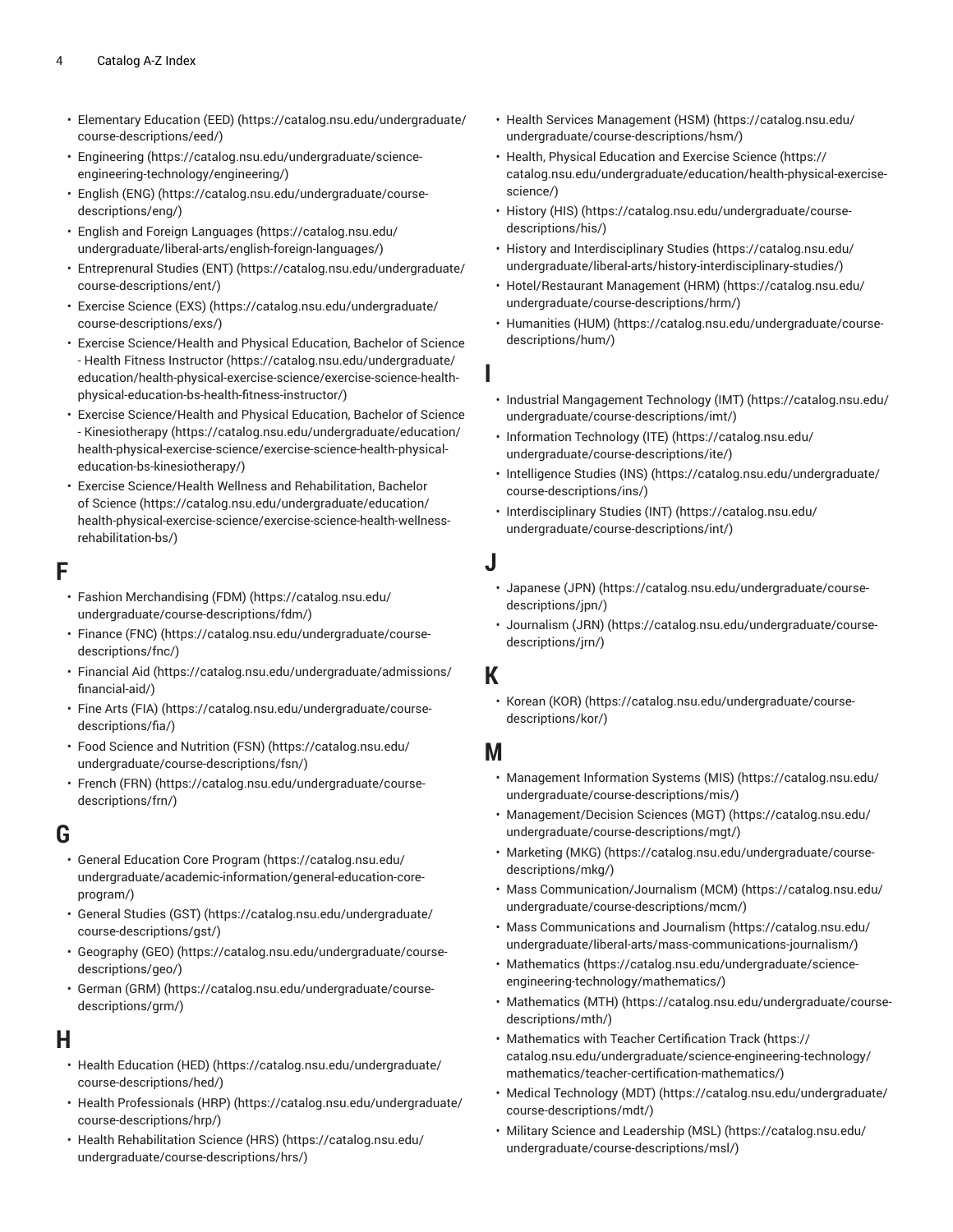- [Minor in Africana Studies \(https://catalog.nsu.edu/undergraduate/](https://catalog.nsu.edu/undergraduate/liberal-arts/history-interdisciplinary-studies/africana-studies-minor/) [liberal-arts/history-interdisciplinary-studies/africana-studies-minor/](https://catalog.nsu.edu/undergraduate/liberal-arts/history-interdisciplinary-studies/africana-studies-minor/))
- Minor in [Astronomy \(https://catalog.nsu.edu/undergraduate/science](https://catalog.nsu.edu/undergraduate/science-engineering-technology/physics/astronomy-minor/)[engineering-technology/physics/astronomy-minor/\)](https://catalog.nsu.edu/undergraduate/science-engineering-technology/physics/astronomy-minor/)
- [Minor in Biology](https://catalog.nsu.edu/undergraduate/science-engineering-technology/biology/biology-minor/) ([https://catalog.nsu.edu/undergraduate/science](https://catalog.nsu.edu/undergraduate/science-engineering-technology/biology/biology-minor/)[engineering-technology/biology/biology-minor/\)](https://catalog.nsu.edu/undergraduate/science-engineering-technology/biology/biology-minor/)
- [Minor in Biomedical Engineering](https://catalog.nsu.edu/undergraduate/science-engineering-technology/engineering/biomedical-minor/) ([https://catalog.nsu.edu/](https://catalog.nsu.edu/undergraduate/science-engineering-technology/engineering/biomedical-minor/) [undergraduate/science-engineering-technology/engineering/](https://catalog.nsu.edu/undergraduate/science-engineering-technology/engineering/biomedical-minor/) [biomedical-minor/\)](https://catalog.nsu.edu/undergraduate/science-engineering-technology/engineering/biomedical-minor/)
- Minor in [Chemistry](https://catalog.nsu.edu/undergraduate/science-engineering-technology/chemistry/chemistry-minor/) ([https://catalog.nsu.edu/undergraduate/science](https://catalog.nsu.edu/undergraduate/science-engineering-technology/chemistry/chemistry-minor/)[engineering-technology/chemistry/chemistry-minor/\)](https://catalog.nsu.edu/undergraduate/science-engineering-technology/chemistry/chemistry-minor/)
- [Minor in Computer Science](https://catalog.nsu.edu/undergraduate/science-engineering-technology/computer-science/computer-science-minor-standard-track/) ([https://catalog.nsu.edu/undergraduate/](https://catalog.nsu.edu/undergraduate/science-engineering-technology/computer-science/computer-science-minor-standard-track/) [science-engineering-technology/computer-science/computer](https://catalog.nsu.edu/undergraduate/science-engineering-technology/computer-science/computer-science-minor-standard-track/)[science-minor-standard-track/\)](https://catalog.nsu.edu/undergraduate/science-engineering-technology/computer-science/computer-science-minor-standard-track/)
- [Minor in Criminal Justice](https://catalog.nsu.edu/undergraduate/liberal-arts/sociology/criminal-justice-minor/) [\(https://catalog.nsu.edu/undergraduate/](https://catalog.nsu.edu/undergraduate/liberal-arts/sociology/criminal-justice-minor/) [liberal-arts/sociology/criminal-justice-minor/\)](https://catalog.nsu.edu/undergraduate/liberal-arts/sociology/criminal-justice-minor/)
- Minor in [CyberPsychology \(https://catalog.nsu.edu/undergraduate/](https://catalog.nsu.edu/undergraduate/liberal-arts/psychology/cyberpsychology-minor/) [liberal-arts/psychology/cyberpsychology-minor/](https://catalog.nsu.edu/undergraduate/liberal-arts/psychology/cyberpsychology-minor/))
- Minor in Electrical and Electronics [Engineering \(https://](https://catalog.nsu.edu/undergraduate/science-engineering-technology/engineering/electrical-electronics-minor/) [catalog.nsu.edu/undergraduate/science-engineering-technology/](https://catalog.nsu.edu/undergraduate/science-engineering-technology/engineering/electrical-electronics-minor/) [engineering/electrical-electronics-minor/](https://catalog.nsu.edu/undergraduate/science-engineering-technology/engineering/electrical-electronics-minor/))
- [Minor in English](https://catalog.nsu.edu/undergraduate/liberal-arts/english-foreign-languages/english-minor/) ([https://catalog.nsu.edu/undergraduate/liberal-arts/](https://catalog.nsu.edu/undergraduate/liberal-arts/english-foreign-languages/english-minor/) [english-foreign-languages/english-minor/\)](https://catalog.nsu.edu/undergraduate/liberal-arts/english-foreign-languages/english-minor/)
- [Minor](https://catalog.nsu.edu/undergraduate/liberal-arts/visual-performing-arts/fine-arts-minor/) in Fine Arts [\(https://catalog.nsu.edu/undergraduate/liberal](https://catalog.nsu.edu/undergraduate/liberal-arts/visual-performing-arts/fine-arts-minor/)[arts/visual-performing-arts/fine-arts-minor/\)](https://catalog.nsu.edu/undergraduate/liberal-arts/visual-performing-arts/fine-arts-minor/)
- Minor in Game Design and [Development](https://catalog.nsu.edu/undergraduate/science-engineering-technology/computer-science/computer-science-minor-game-design-track/) ([https://catalog.nsu.edu/](https://catalog.nsu.edu/undergraduate/science-engineering-technology/computer-science/computer-science-minor-game-design-track/) [undergraduate/science-engineering-technology/computer-science/](https://catalog.nsu.edu/undergraduate/science-engineering-technology/computer-science/computer-science-minor-game-design-track/) [computer-science-minor-game-design-track/\)](https://catalog.nsu.edu/undergraduate/science-engineering-technology/computer-science/computer-science-minor-game-design-track/)
- Minor in Game Design and [Development](https://catalog.nsu.edu/undergraduate/science-engineering-technology/engineering/game-design-development-minor/) (for Non-EEE Majors) ([https://catalog.nsu.edu/undergraduate/science-engineering](https://catalog.nsu.edu/undergraduate/science-engineering-technology/engineering/game-design-development-minor/)[technology/engineering/game-design-development-minor/](https://catalog.nsu.edu/undergraduate/science-engineering-technology/engineering/game-design-development-minor/))
- Minor in [History](https://catalog.nsu.edu/undergraduate/liberal-arts/history-interdisciplinary-studies/history-minor/) [\(https://catalog.nsu.edu/undergraduate/liberal-arts/](https://catalog.nsu.edu/undergraduate/liberal-arts/history-interdisciplinary-studies/history-minor/) [history-interdisciplinary-studies/history-minor/\)](https://catalog.nsu.edu/undergraduate/liberal-arts/history-interdisciplinary-studies/history-minor/)
- Minor in [Interdisciplinary](https://catalog.nsu.edu/undergraduate/liberal-arts/history-interdisciplinary-studies/interdisciplinary-studies-minor/) Studies ([https://catalog.nsu.edu/](https://catalog.nsu.edu/undergraduate/liberal-arts/history-interdisciplinary-studies/interdisciplinary-studies-minor/) [undergraduate/liberal-arts/history-interdisciplinary-studies/](https://catalog.nsu.edu/undergraduate/liberal-arts/history-interdisciplinary-studies/interdisciplinary-studies-minor/) [interdisciplinary-studies-minor/](https://catalog.nsu.edu/undergraduate/liberal-arts/history-interdisciplinary-studies/interdisciplinary-studies-minor/))
- [Minor in Mass Communications](https://catalog.nsu.edu/undergraduate/liberal-arts/mass-communications-journalism/mass-communications-minor/) [\(https://catalog.nsu.edu/](https://catalog.nsu.edu/undergraduate/liberal-arts/mass-communications-journalism/mass-communications-minor/) [undergraduate/liberal-arts/mass-communications-journalism/mass](https://catalog.nsu.edu/undergraduate/liberal-arts/mass-communications-journalism/mass-communications-minor/)[communications-minor/\)](https://catalog.nsu.edu/undergraduate/liberal-arts/mass-communications-journalism/mass-communications-minor/)
- [Minor in Mathematics](https://catalog.nsu.edu/undergraduate/science-engineering-technology/mathematics/minor-mathematics/) ([https://catalog.nsu.edu/undergraduate/](https://catalog.nsu.edu/undergraduate/science-engineering-technology/mathematics/minor-mathematics/) [science-engineering-technology/mathematics/minor-mathematics/](https://catalog.nsu.edu/undergraduate/science-engineering-technology/mathematics/minor-mathematics/))
- [Minor in Optical Engineering](https://catalog.nsu.edu/undergraduate/science-engineering-technology/engineering/optical-minor/) ([https://catalog.nsu.edu/undergraduate/](https://catalog.nsu.edu/undergraduate/science-engineering-technology/engineering/optical-minor/) [science-engineering-technology/engineering/optical-minor/\)](https://catalog.nsu.edu/undergraduate/science-engineering-technology/engineering/optical-minor/)
- [Minor in Physics \(https://catalog.nsu.edu/undergraduate/science](https://catalog.nsu.edu/undergraduate/science-engineering-technology/physics/physics-minor/)[engineering-technology/physics/physics-minor/\)](https://catalog.nsu.edu/undergraduate/science-engineering-technology/physics/physics-minor/)
- Minor in [Political](https://catalog.nsu.edu/undergraduate/liberal-arts/political-science/political-science-minor/) Science [\(https://catalog.nsu.edu/undergraduate/](https://catalog.nsu.edu/undergraduate/liberal-arts/political-science/political-science-minor/) [liberal-arts/political-science/political-science-minor/\)](https://catalog.nsu.edu/undergraduate/liberal-arts/political-science/political-science-minor/)
- Minor in [Psychology](https://catalog.nsu.edu/undergraduate/liberal-arts/psychology/psychology-minor/) ([https://catalog.nsu.edu/undergraduate/liberal](https://catalog.nsu.edu/undergraduate/liberal-arts/psychology/psychology-minor/)[arts/psychology/psychology-minor/](https://catalog.nsu.edu/undergraduate/liberal-arts/psychology/psychology-minor/))
- [Minor in Sociology \(https://catalog.nsu.edu/undergraduate/liberal](https://catalog.nsu.edu/undergraduate/liberal-arts/sociology/sociology-minor/)[arts/sociology/sociology-minor/](https://catalog.nsu.edu/undergraduate/liberal-arts/sociology/sociology-minor/))
- [Minor in Spanish \(https://catalog.nsu.edu/undergraduate/liberal](https://catalog.nsu.edu/undergraduate/liberal-arts/english-foreign-languages/spanish-minor/)[arts/english-foreign-languages/spanish-minor/\)](https://catalog.nsu.edu/undergraduate/liberal-arts/english-foreign-languages/spanish-minor/)
- [Music \(MUS\) \(https://catalog.nsu.edu/undergraduate/course](https://catalog.nsu.edu/undergraduate/course-descriptions/mus/)[descriptions/mus/\)](https://catalog.nsu.edu/undergraduate/course-descriptions/mus/)

## **N**

- Naval Reserve Officers Training Corp [\(NROTC\)](https://catalog.nsu.edu/undergraduate/science-engineering-technology/naval-science/nrotc/) ([https://](https://catalog.nsu.edu/undergraduate/science-engineering-technology/naval-science/nrotc/) [catalog.nsu.edu/undergraduate/science-engineering-technology/](https://catalog.nsu.edu/undergraduate/science-engineering-technology/naval-science/nrotc/) [naval-science/nrotc/\)](https://catalog.nsu.edu/undergraduate/science-engineering-technology/naval-science/nrotc/)
- Naval [Science](https://catalog.nsu.edu/undergraduate/science-engineering-technology/naval-science/) ([https://catalog.nsu.edu/undergraduate/science](https://catalog.nsu.edu/undergraduate/science-engineering-technology/naval-science/)[engineering-technology/naval-science/](https://catalog.nsu.edu/undergraduate/science-engineering-technology/naval-science/))
- Naval [Science](https://catalog.nsu.edu/undergraduate/course-descriptions/nsc/) (NSC) ([https://catalog.nsu.edu/undergraduate/course](https://catalog.nsu.edu/undergraduate/course-descriptions/nsc/)[descriptions/nsc/\)](https://catalog.nsu.edu/undergraduate/course-descriptions/nsc/)
- [Nursing \(NUR\)](https://catalog.nsu.edu/undergraduate/course-descriptions/nur/) [\(https://catalog.nsu.edu/undergraduate/course](https://catalog.nsu.edu/undergraduate/course-descriptions/nur/)[descriptions/nur/](https://catalog.nsu.edu/undergraduate/course-descriptions/nur/))
- [Nursing and Allied Health \(https://catalog.nsu.edu/undergraduate/](https://catalog.nsu.edu/undergraduate/science-engineering-technology/nursing-allied-health/) [science-engineering-technology/nursing-allied-health/](https://catalog.nsu.edu/undergraduate/science-engineering-technology/nursing-allied-health/))

## **O**

- Office of the [Provost](https://catalog.nsu.edu/undergraduate/administrative-offices/provost/) ([https://catalog.nsu.edu/undergraduate/](https://catalog.nsu.edu/undergraduate/administrative-offices/provost/) [administrative-offices/provost/](https://catalog.nsu.edu/undergraduate/administrative-offices/provost/))
- Online [Programs](https://catalog.nsu.edu/undergraduate/liberal-arts/history-interdisciplinary-studies/nsu-online/) ([https://catalog.nsu.edu/undergraduate/liberal-arts/](https://catalog.nsu.edu/undergraduate/liberal-arts/history-interdisciplinary-studies/nsu-online/) [history-interdisciplinary-studies/nsu-online/](https://catalog.nsu.edu/undergraduate/liberal-arts/history-interdisciplinary-studies/nsu-online/))
- [Optical Engineering \(OEN\) \(https://catalog.nsu.edu/undergraduate/](https://catalog.nsu.edu/undergraduate/course-descriptions/oen/) [course-descriptions/oen/\)](https://catalog.nsu.edu/undergraduate/course-descriptions/oen/)

# **P**

- Physical [Education](https://catalog.nsu.edu/undergraduate/course-descriptions/ped/) (PED) [\(https://catalog.nsu.edu/undergraduate/](https://catalog.nsu.edu/undergraduate/course-descriptions/ped/) [course-descriptions/ped/\)](https://catalog.nsu.edu/undergraduate/course-descriptions/ped/)
- [Physics \(https://catalog.nsu.edu/undergraduate/science](https://catalog.nsu.edu/undergraduate/science-engineering-technology/physics/)[engineering-technology/physics/](https://catalog.nsu.edu/undergraduate/science-engineering-technology/physics/))
- [Physics](https://catalog.nsu.edu/undergraduate/course-descriptions/phy/) (PHY) [\(https://catalog.nsu.edu/undergraduate/course](https://catalog.nsu.edu/undergraduate/course-descriptions/phy/)[descriptions/phy/\)](https://catalog.nsu.edu/undergraduate/course-descriptions/phy/)
- [Political](https://catalog.nsu.edu/undergraduate/liberal-arts/political-science/) Science ([https://catalog.nsu.edu/undergraduate/liberal-arts/](https://catalog.nsu.edu/undergraduate/liberal-arts/political-science/) [political-science/](https://catalog.nsu.edu/undergraduate/liberal-arts/political-science/))
- [Political](https://catalog.nsu.edu/undergraduate/course-descriptions/pos/) Science (POS) [\(https://catalog.nsu.edu/undergraduate/](https://catalog.nsu.edu/undergraduate/course-descriptions/pos/) [course-descriptions/pos/](https://catalog.nsu.edu/undergraduate/course-descriptions/pos/))
- [Psychology](https://catalog.nsu.edu/undergraduate/liberal-arts/psychology/) ([https://catalog.nsu.edu/undergraduate/liberal-arts/](https://catalog.nsu.edu/undergraduate/liberal-arts/psychology/) [psychology/\)](https://catalog.nsu.edu/undergraduate/liberal-arts/psychology/)
- [Psychology](https://catalog.nsu.edu/undergraduate/course-descriptions/psy/) (PSY) [\(https://catalog.nsu.edu/undergraduate/course](https://catalog.nsu.edu/undergraduate/course-descriptions/psy/)[descriptions/psy/](https://catalog.nsu.edu/undergraduate/course-descriptions/psy/))

#### **R**

- [Registration](https://catalog.nsu.edu/undergraduate/academic-policies/registration-procedures/) Procedures ([https://catalog.nsu.edu/undergraduate/](https://catalog.nsu.edu/undergraduate/academic-policies/registration-procedures/) [academic-policies/registration-procedures/\)](https://catalog.nsu.edu/undergraduate/academic-policies/registration-procedures/)
- [Religion \(REL\)](https://catalog.nsu.edu/undergraduate/course-descriptions/rel/) ([https://catalog.nsu.edu/undergraduate/course](https://catalog.nsu.edu/undergraduate/course-descriptions/rel/)[descriptions/rel/](https://catalog.nsu.edu/undergraduate/course-descriptions/rel/))
- [Residence Hall Financial Information \(https://catalog.nsu.edu/](https://catalog.nsu.edu/undergraduate/admissions/residence-hall-financial-information/) [undergraduate/admissions/residence-hall-financial-information/](https://catalog.nsu.edu/undergraduate/admissions/residence-hall-financial-information/))

# **S**

- [School of Business](https://catalog.nsu.edu/undergraduate/business/) [\(https://catalog.nsu.edu/undergraduate/](https://catalog.nsu.edu/undergraduate/business/) [business/](https://catalog.nsu.edu/undergraduate/business/))
- School of [Education \(https://catalog.nsu.edu/undergraduate/](https://catalog.nsu.edu/undergraduate/education/) [education/\)](https://catalog.nsu.edu/undergraduate/education/)
- [School](https://catalog.nsu.edu/undergraduate/social-work/) of Social Work ([https://catalog.nsu.edu/undergraduate/](https://catalog.nsu.edu/undergraduate/social-work/) [social-work/\)](https://catalog.nsu.edu/undergraduate/social-work/)
- [Sciences \(SCI\) \(https://catalog.nsu.edu/undergraduate/course](https://catalog.nsu.edu/undergraduate/course-descriptions/sci/)[descriptions/sci/\)](https://catalog.nsu.edu/undergraduate/course-descriptions/sci/)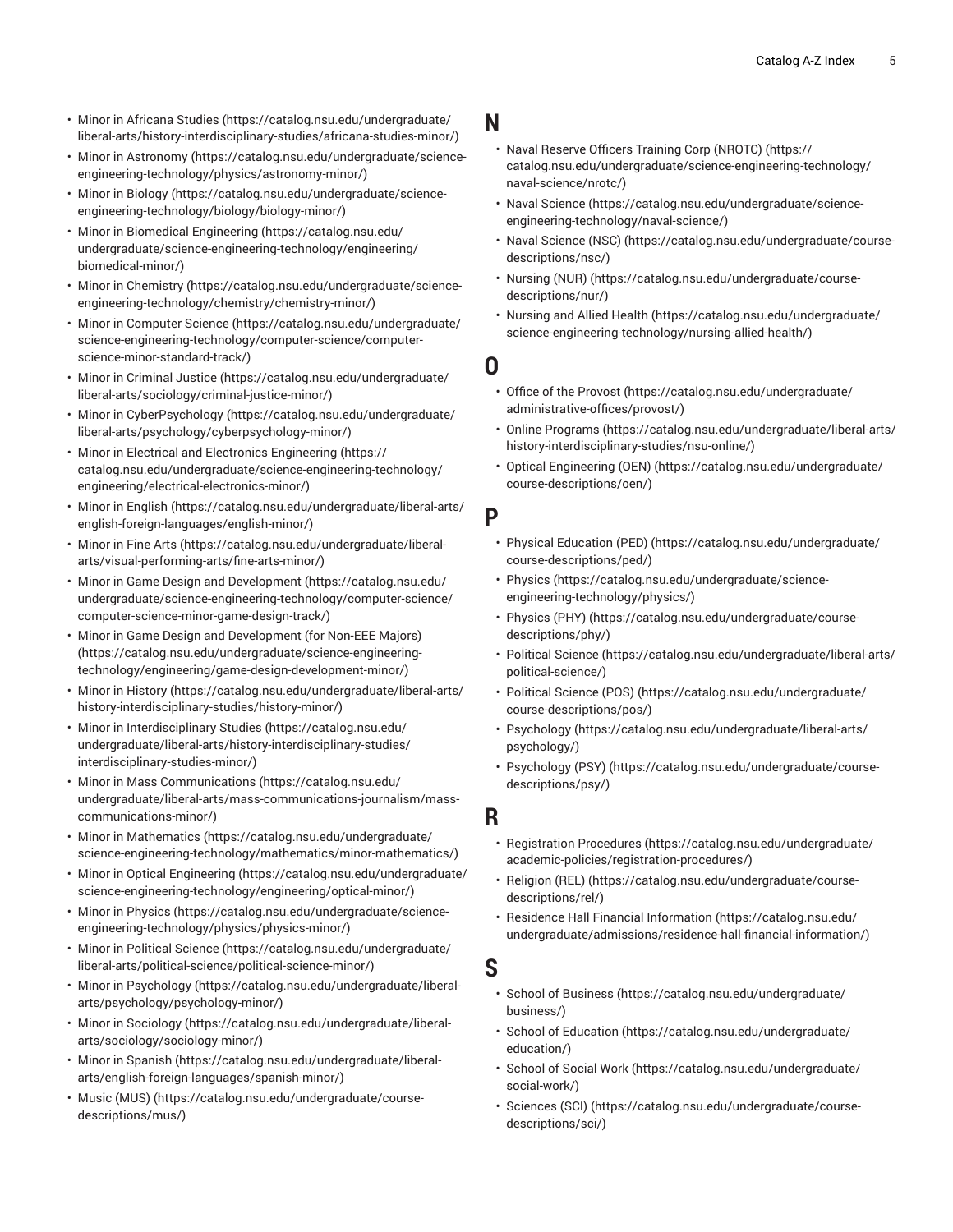- Secondary Education and School [Leadership](https://catalog.nsu.edu/undergraduate/education/secondary-education-school-leadership/) [\(https://](https://catalog.nsu.edu/undergraduate/education/secondary-education-school-leadership/) [catalog.nsu.edu/undergraduate/education/secondary-education](https://catalog.nsu.edu/undergraduate/education/secondary-education-school-leadership/)[school-leadership/\)](https://catalog.nsu.edu/undergraduate/education/secondary-education-school-leadership/)
- Secondary Education [Endorsement](https://catalog.nsu.edu/undergraduate/liberal-arts/english-foreign-languages/english-ba-teacher-licensure-endorsement/) [\(https://catalog.nsu.edu/](https://catalog.nsu.edu/undergraduate/liberal-arts/english-foreign-languages/english-ba-teacher-licensure-endorsement/) [undergraduate/liberal-arts/english-foreign-languages/english-ba](https://catalog.nsu.edu/undergraduate/liberal-arts/english-foreign-languages/english-ba-teacher-licensure-endorsement/)[teacher-licensure-endorsement/\)](https://catalog.nsu.edu/undergraduate/liberal-arts/english-foreign-languages/english-ba-teacher-licensure-endorsement/)
- Secondary [Education/School](https://catalog.nsu.edu/undergraduate/course-descriptions/sed/) Leadership (SED) [\(https://](https://catalog.nsu.edu/undergraduate/course-descriptions/sed/) [catalog.nsu.edu/undergraduate/course-descriptions/sed/\)](https://catalog.nsu.edu/undergraduate/course-descriptions/sed/)
- Social Work [\(SWK\)](https://catalog.nsu.edu/undergraduate/course-descriptions/swk/) ([https://catalog.nsu.edu/undergraduate/course](https://catalog.nsu.edu/undergraduate/course-descriptions/swk/)[descriptions/swk/](https://catalog.nsu.edu/undergraduate/course-descriptions/swk/))
- [Sociology](https://catalog.nsu.edu/undergraduate/liberal-arts/sociology/) [\(https://catalog.nsu.edu/undergraduate/liberal-arts/](https://catalog.nsu.edu/undergraduate/liberal-arts/sociology/) [sociology/\)](https://catalog.nsu.edu/undergraduate/liberal-arts/sociology/)
- [Sociology](https://catalog.nsu.edu/undergraduate/course-descriptions/soc/) (SOC) ([https://catalog.nsu.edu/undergraduate/course](https://catalog.nsu.edu/undergraduate/course-descriptions/soc/)[descriptions/soc/](https://catalog.nsu.edu/undergraduate/course-descriptions/soc/))
- [Spanish \(SPN\)](https://catalog.nsu.edu/undergraduate/course-descriptions/spn/) ([https://catalog.nsu.edu/undergraduate/course](https://catalog.nsu.edu/undergraduate/course-descriptions/spn/)[descriptions/spn/](https://catalog.nsu.edu/undergraduate/course-descriptions/spn/))
- Special [Academic](https://catalog.nsu.edu/undergraduate/science-engineering-technology/special-academic-programs/) Programs ([https://catalog.nsu.edu/undergraduate/](https://catalog.nsu.edu/undergraduate/science-engineering-technology/special-academic-programs/) [science-engineering-technology/special-academic-programs/](https://catalog.nsu.edu/undergraduate/science-engineering-technology/special-academic-programs/))
- Special [Education](https://catalog.nsu.edu/undergraduate/course-descriptions/spe/) (SPE) [\(https://catalog.nsu.edu/undergraduate/](https://catalog.nsu.edu/undergraduate/course-descriptions/spe/) [course-descriptions/spe/\)](https://catalog.nsu.edu/undergraduate/course-descriptions/spe/)
- [Speech Communications \(SCM\)](https://catalog.nsu.edu/undergraduate/course-descriptions/scm/) [\(https://catalog.nsu.edu/](https://catalog.nsu.edu/undergraduate/course-descriptions/scm/) [undergraduate/course-descriptions/scm/](https://catalog.nsu.edu/undergraduate/course-descriptions/scm/))

# **T**

- Teacher [Certification](https://catalog.nsu.edu/undergraduate/science-engineering-technology/physics/physics-teacher-certification/) in Physics ([https://catalog.nsu.edu/](https://catalog.nsu.edu/undergraduate/science-engineering-technology/physics/physics-teacher-certification/) [undergraduate/science-engineering-technology/physics/physics](https://catalog.nsu.edu/undergraduate/science-engineering-technology/physics/physics-teacher-certification/)[teacher-certification/\)](https://catalog.nsu.edu/undergraduate/science-engineering-technology/physics/physics-teacher-certification/)
- [Technology \(https://catalog.nsu.edu/undergraduate/science](https://catalog.nsu.edu/undergraduate/science-engineering-technology/technology/)[engineering-technology/technology/\)](https://catalog.nsu.edu/undergraduate/science-engineering-technology/technology/)
- [Techology](https://catalog.nsu.edu/undergraduate/course-descriptions/tmd/) Design (TMD) ([https://catalog.nsu.edu/undergraduate/](https://catalog.nsu.edu/undergraduate/course-descriptions/tmd/) [course-descriptions/tmd/](https://catalog.nsu.edu/undergraduate/course-descriptions/tmd/))
- The Office of Clinical [Experiences](https://catalog.nsu.edu/undergraduate/education/office-clinical-experiences-student-services/) and Student Services ([https://](https://catalog.nsu.edu/undergraduate/education/office-clinical-experiences-student-services/) [catalog.nsu.edu/undergraduate/education/office-clinical](https://catalog.nsu.edu/undergraduate/education/office-clinical-experiences-student-services/)[experiences-student-services/](https://catalog.nsu.edu/undergraduate/education/office-clinical-experiences-student-services/))
- Tourism & Hospitality [Management](https://catalog.nsu.edu/undergraduate/course-descriptions/thm/) (THM) [\(https://catalog.nsu.edu/](https://catalog.nsu.edu/undergraduate/course-descriptions/thm/) [undergraduate/course-descriptions/thm/](https://catalog.nsu.edu/undergraduate/course-descriptions/thm/))
- [Tuition](https://catalog.nsu.edu/undergraduate/admissions/tuition-fees/) and Fees [\(https://catalog.nsu.edu/undergraduate/](https://catalog.nsu.edu/undergraduate/admissions/tuition-fees/) [admissions/tuition-fees/\)](https://catalog.nsu.edu/undergraduate/admissions/tuition-fees/)

#### **U**

- [Undergraduate](https://catalog.nsu.edu/undergraduate/az-index/) A-Z Index ([https://catalog.nsu.edu/undergraduate/az](https://catalog.nsu.edu/undergraduate/az-index/)[index/\)](https://catalog.nsu.edu/undergraduate/az-index/)
- Urban [Professionals](https://catalog.nsu.edu/undergraduate/course-descriptions/urp/) (URP) ([https://catalog.nsu.edu/undergraduate/](https://catalog.nsu.edu/undergraduate/course-descriptions/urp/) [course-descriptions/urp/\)](https://catalog.nsu.edu/undergraduate/course-descriptions/urp/)

## **V**

• Visual and [Performing](https://catalog.nsu.edu/undergraduate/liberal-arts/visual-performing-arts/) Arts [\(https://catalog.nsu.edu/undergraduate/](https://catalog.nsu.edu/undergraduate/liberal-arts/visual-performing-arts/) [liberal-arts/visual-performing-arts/](https://catalog.nsu.edu/undergraduate/liberal-arts/visual-performing-arts/))

#### **W**

- Welcome to Norfolk State [University \(https://catalog.nsu.edu/](https://catalog.nsu.edu/undergraduate/welcome/) [undergraduate/welcome/\)](https://catalog.nsu.edu/undergraduate/welcome/)
- [Academic Calendar \(https://catalog.nsu.edu/graduate/academic](https://catalog.nsu.edu/graduate/academic-calendar/)[calendar/](https://catalog.nsu.edu/graduate/academic-calendar/))
- [Academic Information](https://catalog.nsu.edu/graduate/academic-information/) ([https://catalog.nsu.edu/graduate/academic](https://catalog.nsu.edu/graduate/academic-information/)[information/](https://catalog.nsu.edu/graduate/academic-information/))
- Lyman [Beecher](https://catalog.nsu.edu/graduate/academic-information/lyman-beecher-brooks-library/) Brooks Library [\(https://catalog.nsu.edu/](https://catalog.nsu.edu/graduate/academic-information/lyman-beecher-brooks-library/) [graduate/academic-information/lyman-beecher-brooks-library/\)](https://catalog.nsu.edu/graduate/academic-information/lyman-beecher-brooks-library/)
- [Academic](https://catalog.nsu.edu/graduate/admission-policies/) Policies [\(https://catalog.nsu.edu/graduate/admission](https://catalog.nsu.edu/graduate/admission-policies/)[policies/](https://catalog.nsu.edu/graduate/admission-policies/))
	- [Commencement \(https://catalog.nsu.edu/graduate/admission](https://catalog.nsu.edu/graduate/admission-policies/commencement/)[policies/commencement/](https://catalog.nsu.edu/graduate/admission-policies/commencement/))
- [Administrative](https://catalog.nsu.edu/graduate/administrative-offices/) Offices ([https://catalog.nsu.edu/graduate/](https://catalog.nsu.edu/graduate/administrative-offices/) [administrative-offices/\)](https://catalog.nsu.edu/graduate/administrative-offices/)
	- [Division of Finance and Business](https://catalog.nsu.edu/graduate/administrative-offices/finance-business/) ([https://catalog.nsu.edu/](https://catalog.nsu.edu/graduate/administrative-offices/finance-business/) [graduate/administrative-offices/finance-business/\)](https://catalog.nsu.edu/graduate/administrative-offices/finance-business/)
	- Division of Research and Economic [Development](https://catalog.nsu.edu/graduate/administrative-offices/research-economic-development/) [\(https://](https://catalog.nsu.edu/graduate/administrative-offices/research-economic-development/) [catalog.nsu.edu/graduate/administrative-offices/research](https://catalog.nsu.edu/graduate/administrative-offices/research-economic-development/)[economic-development/\)](https://catalog.nsu.edu/graduate/administrative-offices/research-economic-development/)
	- [Division of Student Affairs \(https://catalog.nsu.edu/graduate/](https://catalog.nsu.edu/graduate/administrative-offices/student-affairs/) [administrative-offices/student-affairs/](https://catalog.nsu.edu/graduate/administrative-offices/student-affairs/))
	- Division of University [Advancement \(https://catalog.nsu.edu/](https://catalog.nsu.edu/graduate/administrative-offices/advancement/) [graduate/administrative-offices/advancement/](https://catalog.nsu.edu/graduate/administrative-offices/advancement/))
	- Office of the [Provost](https://catalog.nsu.edu/graduate/administrative-offices/provost/) ([https://catalog.nsu.edu/graduate/](https://catalog.nsu.edu/graduate/administrative-offices/provost/) [administrative-offices/provost/](https://catalog.nsu.edu/graduate/administrative-offices/provost/))
- [Admissions \(https://catalog.nsu.edu/graduate/admissions/](https://catalog.nsu.edu/graduate/admissions/))
	- Graduate Fellowships and Achievement [Assistantships](https://catalog.nsu.edu/graduate/admissions/fellowships-achievement-assistantships/) ([https://](https://catalog.nsu.edu/graduate/admissions/fellowships-achievement-assistantships/) [catalog.nsu.edu/graduate/admissions/fellowships-achievement](https://catalog.nsu.edu/graduate/admissions/fellowships-achievement-assistantships/)[assistantships/\)](https://catalog.nsu.edu/graduate/admissions/fellowships-achievement-assistantships/)
	- Tuition, Fees, and Financial [Information](https://catalog.nsu.edu/graduate/admissions/tuition-fees-financial-information/) ([https://catalog.nsu.edu/](https://catalog.nsu.edu/graduate/admissions/tuition-fees-financial-information/) [graduate/admissions/tuition-fees-financial-information/](https://catalog.nsu.edu/graduate/admissions/tuition-fees-financial-information/))
- [College](https://catalog.nsu.edu/graduate/liberal-arts/) of Liberal Arts [\(https://catalog.nsu.edu/graduate/liberal](https://catalog.nsu.edu/graduate/liberal-arts/)[arts/\)](https://catalog.nsu.edu/graduate/liberal-arts/)
	- [Media and Communications](https://catalog.nsu.edu/graduate/liberal-arts/media-communications/) [\(https://catalog.nsu.edu/graduate/](https://catalog.nsu.edu/graduate/liberal-arts/media-communications/) [liberal-arts/media-communications/](https://catalog.nsu.edu/graduate/liberal-arts/media-communications/))
		- [Media and Communication, M.A.](https://catalog.nsu.edu/graduate/liberal-arts/media-communications/media-communication-ma/) ([https://catalog.nsu.edu/](https://catalog.nsu.edu/graduate/liberal-arts/media-communications/media-communication-ma/) [graduate/liberal-arts/media-communications/media](https://catalog.nsu.edu/graduate/liberal-arts/media-communications/media-communication-ma/)[communication-ma/\)](https://catalog.nsu.edu/graduate/liberal-arts/media-communications/media-communication-ma/)
	- [Psychology](https://catalog.nsu.edu/graduate/liberal-arts/psychology/) ([https://catalog.nsu.edu/graduate/liberal-arts/](https://catalog.nsu.edu/graduate/liberal-arts/psychology/) [psychology/\)](https://catalog.nsu.edu/graduate/liberal-arts/psychology/)
		- Clinical [Psychology,](https://catalog.nsu.edu/graduate/liberal-arts/psychology/clinical-psychology-phd/) Ph.D. ([https://catalog.nsu.edu/graduate/](https://catalog.nsu.edu/graduate/liberal-arts/psychology/clinical-psychology-phd/) [liberal-arts/psychology/clinical-psychology-phd/](https://catalog.nsu.edu/graduate/liberal-arts/psychology/clinical-psychology-phd/))
		- [CyberPsychology,](https://catalog.nsu.edu/graduate/liberal-arts/psychology/cyber-psychology/) M.S. ([https://catalog.nsu.edu/graduate/](https://catalog.nsu.edu/graduate/liberal-arts/psychology/cyber-psychology/) [liberal-arts/psychology/cyber-psychology/\)](https://catalog.nsu.edu/graduate/liberal-arts/psychology/cyber-psychology/)
	- [Sociology \(https://catalog.nsu.edu/graduate/liberal-arts/](https://catalog.nsu.edu/graduate/liberal-arts/sociology/) [sociology/](https://catalog.nsu.edu/graduate/liberal-arts/sociology/))
		- [Criminal Justice, M.A. \(https://catalog.nsu.edu/graduate/](https://catalog.nsu.edu/graduate/liberal-arts/sociology/criminal-justice-ma/) [liberal-arts/sociology/criminal-justice-ma/\)](https://catalog.nsu.edu/graduate/liberal-arts/sociology/criminal-justice-ma/)
		- [Urban Affairs, M.A.](https://catalog.nsu.edu/graduate/liberal-arts/sociology/urban-affairs-ma/) ([https://catalog.nsu.edu/graduate/liberal](https://catalog.nsu.edu/graduate/liberal-arts/sociology/urban-affairs-ma/)[arts/sociology/urban-affairs-ma/\)](https://catalog.nsu.edu/graduate/liberal-arts/sociology/urban-affairs-ma/)
	- Visual and [Performing](https://catalog.nsu.edu/graduate/liberal-arts/visual-performing/) Arts ([https://catalog.nsu.edu/graduate/](https://catalog.nsu.edu/graduate/liberal-arts/visual-performing/) [liberal-arts/visual-performing/](https://catalog.nsu.edu/graduate/liberal-arts/visual-performing/))
		- [Music, M.M.](https://catalog.nsu.edu/graduate/liberal-arts/visual-performing/music-mm/) ([https://catalog.nsu.edu/graduate/liberal-arts/](https://catalog.nsu.edu/graduate/liberal-arts/visual-performing/music-mm/) [visual-performing/music-mm/](https://catalog.nsu.edu/graduate/liberal-arts/visual-performing/music-mm/))
		- Visual [Studies,](https://catalog.nsu.edu/graduate/liberal-arts/visual-performing/visual-studies-ma-mfa/) M.F.A. [\(https://catalog.nsu.edu/graduate/](https://catalog.nsu.edu/graduate/liberal-arts/visual-performing/visual-studies-ma-mfa/) [liberal-arts/visual-performing/visual-studies-ma-mfa/](https://catalog.nsu.edu/graduate/liberal-arts/visual-performing/visual-studies-ma-mfa/))
- College of Science, [Engineering](https://catalog.nsu.edu/graduate/science-engineering-technology/) and Technology ([https://](https://catalog.nsu.edu/graduate/science-engineering-technology/)
	- [catalog.nsu.edu/graduate/science-engineering-technology/](https://catalog.nsu.edu/graduate/science-engineering-technology/))
		- [Computer Science](https://catalog.nsu.edu/graduate/science-engineering-technology/computer-science/) ([https://catalog.nsu.edu/graduate/science](https://catalog.nsu.edu/graduate/science-engineering-technology/computer-science/)[engineering-technology/computer-science/\)](https://catalog.nsu.edu/graduate/science-engineering-technology/computer-science/)
			- [Computer Science, M.S.](https://catalog.nsu.edu/graduate/science-engineering-technology/computer-science/ms-computer-science/) ([https://catalog.nsu.edu/graduate/](https://catalog.nsu.edu/graduate/science-engineering-technology/computer-science/ms-computer-science/) [science-engineering-technology/computer-science/ms](https://catalog.nsu.edu/graduate/science-engineering-technology/computer-science/ms-computer-science/)[computer-science/](https://catalog.nsu.edu/graduate/science-engineering-technology/computer-science/ms-computer-science/))